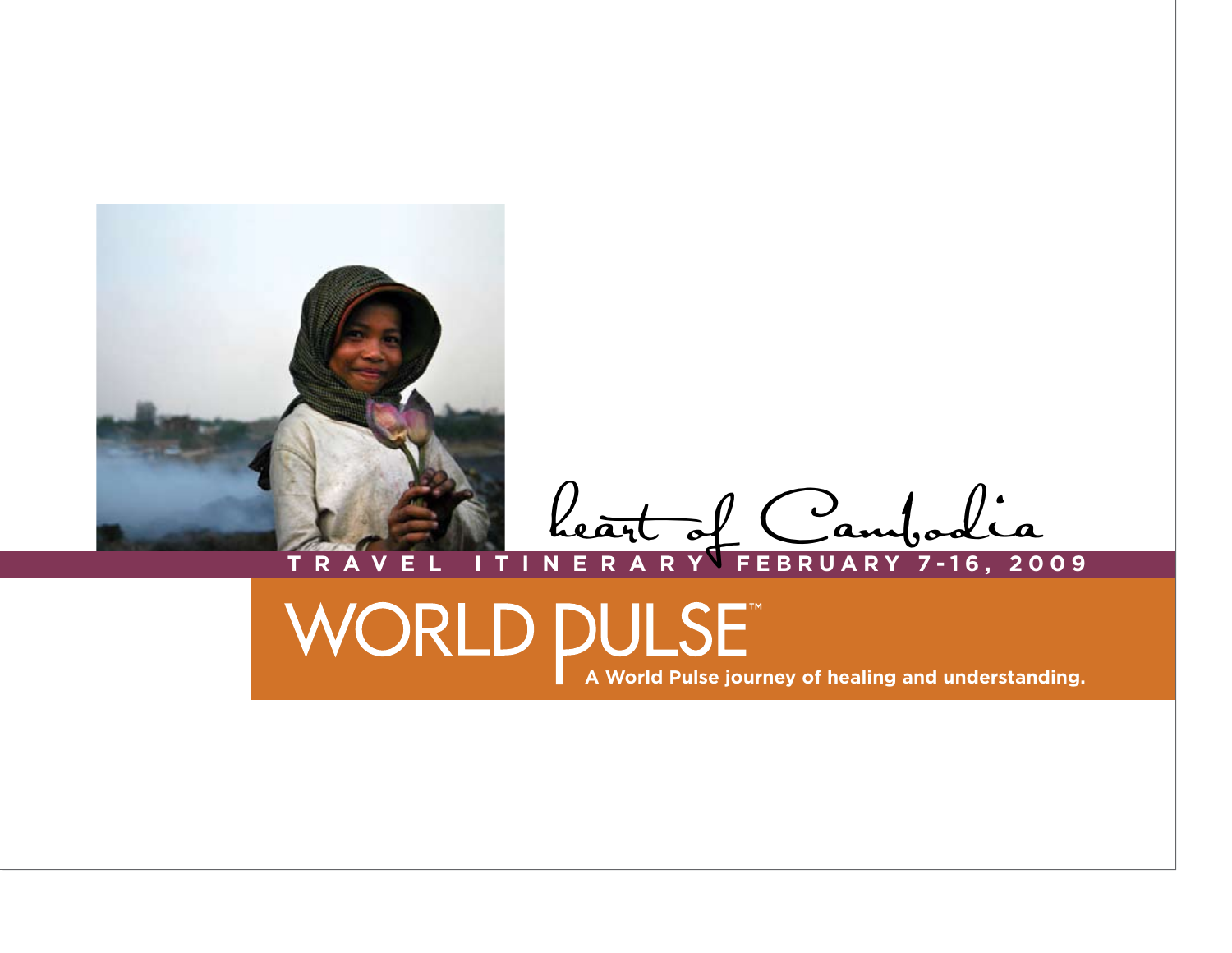

| 01      | <b>YOUR HOSTS</b>                                                                                                              |
|---------|--------------------------------------------------------------------------------------------------------------------------------|
| 02      | <b>SPEAKERS</b>                                                                                                                |
| 04      | <b>RATES</b>                                                                                                                   |
|         | <b>ITINERARY</b>                                                                                                               |
| 05      | Early Arrivals-Feb 6: Phnom Penh<br>Day 1-Feb 7:<br>Day of Arrival / Leisure / Delegation Dinner                               |
| 06      | Day 2-Feb 8:<br>Royal Palace / Silver Pagoda / Toul Sleng<br>Genocide Museum Mekong Sunset Cruise / Tonle Sap                  |
| 07      | Day 3-Feb 9:<br>PIO School / Wat Ounalom Monastery                                                                             |
| 08      | Day 4-Feb 10:<br>Ek Killing Fields / Markets                                                                                   |
| 09      | Day 5-Feb 11:<br>Wat Phnom Temple / Siem Reap                                                                                  |
| 10      | Day 6-Feb 12:<br>Siem Reap Ankgor Temple Complex<br>Sunset at Phnom Bakheng Temple / World Pulse Cocktails                     |
| 11      | Day 7-Feb 13:<br>Tonle Sap Lake-Floating Village & Market / FCCC SR<br>D'Artisan / Royal Sofitel Hotel-Khmer traditional dance |
| 12      | Day 8-Feb 14:<br>Angkor Wat / D'Artisan Silk Factory                                                                           |
| 13<br>. | Day 9-10 / Feb 15-16:<br>Temple Circuit: Banteay / Kdei / Ta Prohm<br>Bantey Srei Temple of Women                              |
| 14      | <b>THINGS TO KNOW BEFORE YOU GO</b>                                                                                            |
| 15      | <b>PARTICIPANTS</b>                                                                                                            |
| 19      | <b>IMPORTANT CONTACTS</b>                                                                                                      |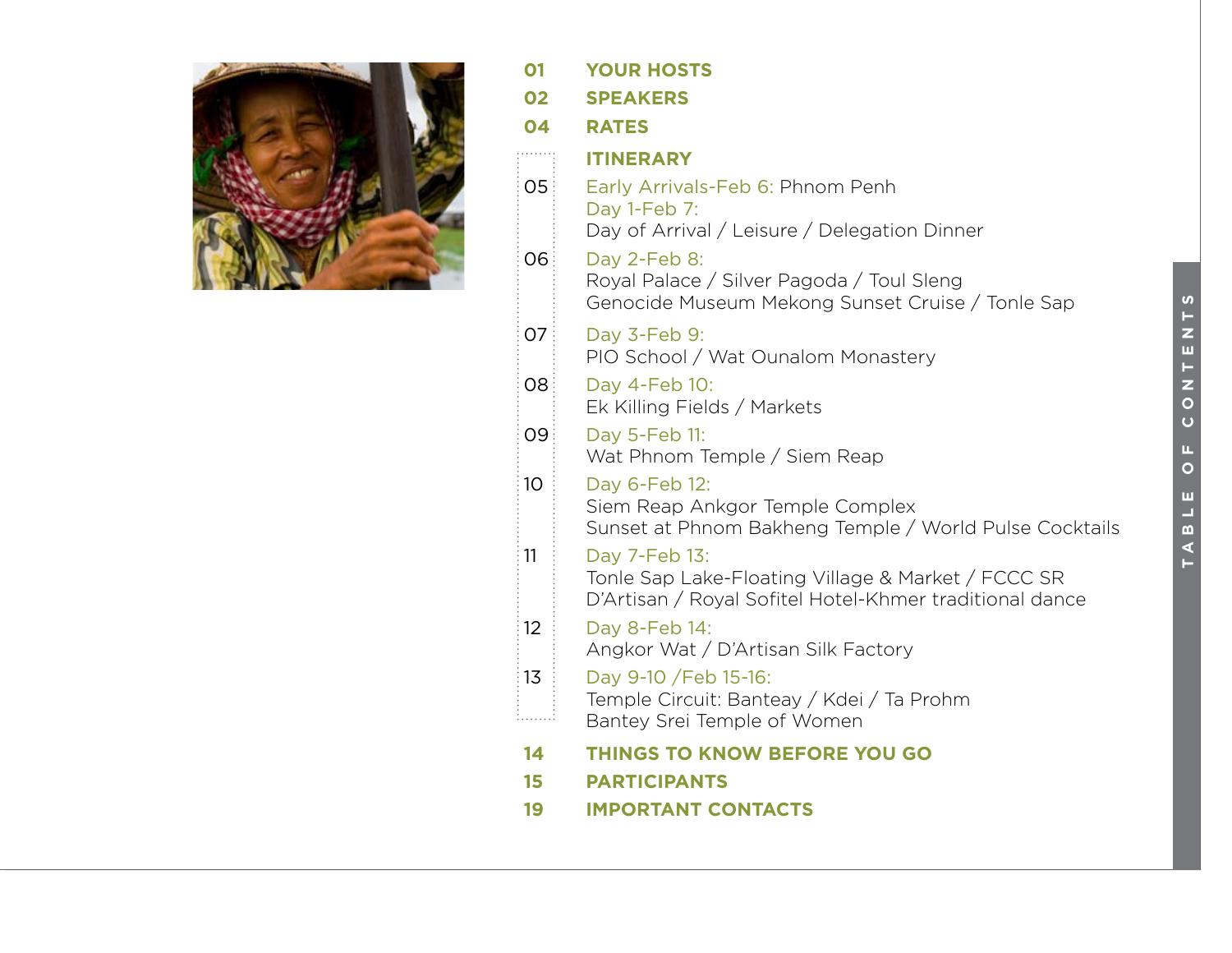**The Heart of Cambodia Tour** is World Pulse's first international trip linking global women social entrepreneurs with committed women who want to partner to make a difference.



**LOUNG UNG**, visionary author, anti-landmines activist and survivor of the Cambodian killing fields. See Cambodia through the eyes of Cambodia's leading social activist.



**JENSINE LARSEN**, international journalist and Founder of World Pulse.



**ILA ASPLUND,** World Pulse Director of Communications, and Cambodia correspondent.

*Plus 9 other extraordinary World Pulse friends and founding backers.*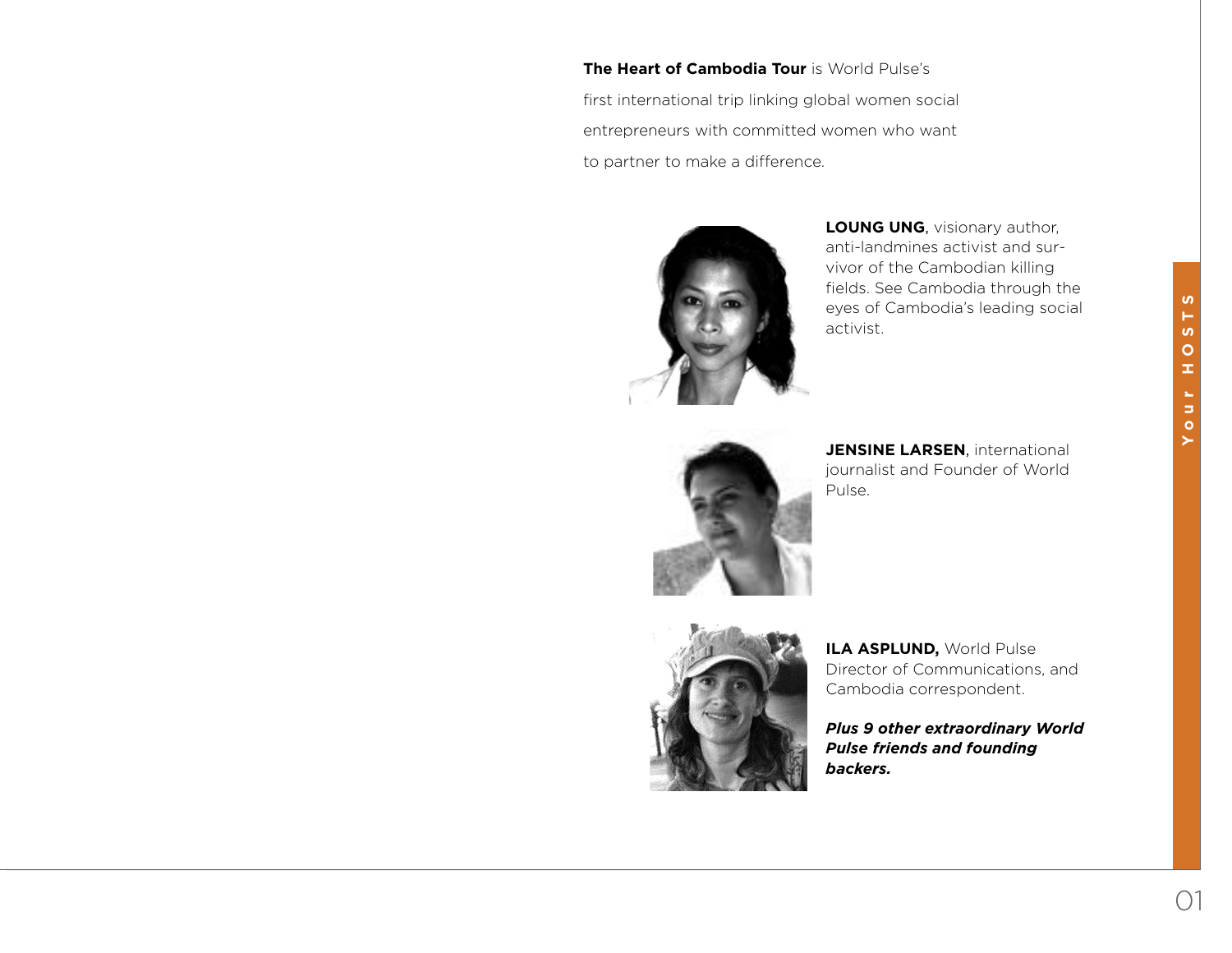#### *Two or more of the these invited speakers will be joining us throughout the trip.*



**Sochua Mu**, one of only two female cabinet ministers of the 2nd Royal Government of Cambodia from 1998-2004, is a social activist, elected representative, and nation-builder who has dedicated her life to the advocacy of the rights of women in Cambodia and around the world. She is considered the principal founder of the women's movement in Cambodia. She was co-nominee for the *Nobel Peace Prize* in 2005.

http://www.thewaveproject.org/Sochua\_Mu.html http://www.vitalvoices.org http://eomega.org/omega/faculty/



**Phymean Noun**. In 2004, her organization -- the People Improvement Organization (PIO) -opened a school at Phnom Penh's largest municipal trash dump, where children are a large source of labor. Today, Noun provides kids from the trash dump a free education, food, health services and an opportunity to be a child in a safe environment. Noun was amon the top ten CNN Heros of 2008. PIO serves 600 children a day through a variety of programs that include, non-formal education and vocational training. Through these programs they provide some of the most vulnerable women and children in Cambodia with hope for the future.

http://www.peopleimprovement.org/



**Oung Chanthol**. Born in Kampot, Cambodia in 1967, Oung lost her father to the Khmer Rouge and spent many years of her youth in a Thai refugee camp. There she studied law and public administration and led a job-training program for widows. Returning home in 1992 under the United Nations Transitional Authority in Cambodia (UNTAC), she worked as an interpreter and joined a human rights task force. Here she became acquainted with the magnitude of sex trafficking and other gender-related crimes in Cambodia. Following a period of study at Columbia University and an assignment with the Cambodia office of the United Nations High Commissioner for Human Rights, she decided to act. With the support of friends and of Terre des Hommes (Germany and the Netherlands) she founded CWCC in 1997.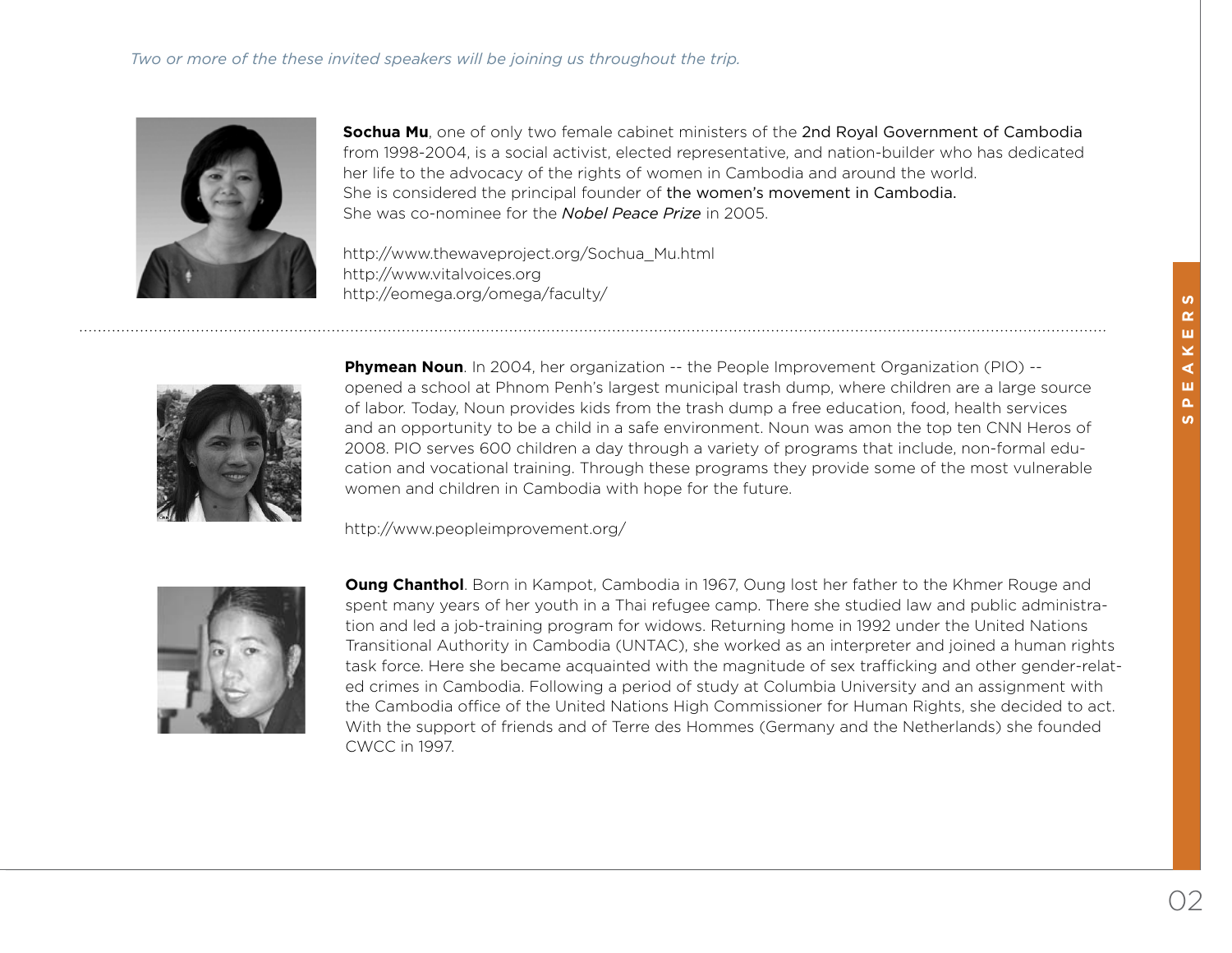

**Reang Putsata** is a young anti-corruption journalist and author of a true crime novel called *"Deadly Secrets."* She opened a pioneering investigative reporting program in Cambodia and is about to open a similar program in Afghanistan. Born in Cambodia thirty years ago, she has now returned to the country of her birth to help train investigative reporters of the future in Phnom Penh, having received much acclaim for her own books. She returned to Cambodia in February 2005 on a journalism fellowship through the Alicia Patterson Foundation to write a series of stories on land issues (namely land grabbing). Now living in Phnom Penh, Putsata is currently working as the resident advisor for the Internews Network, which has implemented a series of journalism training activities for Khmer-language print journalists and editors. The project's core focus has been on strengthening the ability of Cambodian journalists to pursue in-depth, balanced, investigative reporting.



**Somaly Mam** is President and spokesperson of the Somaly Mam Foundation and is one of the most prolific activists fighting sexual slavery today. Sold into slavery at the age of 12 she later escaped and made it her mission to rescue others. The result was AFESIP, an organization that has rescued, rehabilitated, and reintegrated over 3,400 women and children since its inception in 1996. AFESIP was recently recognized by the U.S. state department for best practices in the battle against human trafficking. Somaly has been the recipient of several awards including the *Prince of Asturias Award for International Cooperation*, *Glamour Magazine Woman of the Year for 2006, CNN Hero*, and recognition from the U.S. Department of Homeland Security.

www.somaly.org



**Tive Sarayeth** is the Executive director of the Women's Media Centre in Cambodia: WMC. One of her major achievements has been setting up a media watch dog committee, monitoring the representation of women in media. The results of this work are distributed to media owners, editors, journalists, related NGO's and institutions, aimed to exact change and reform in their negative reporting and portrayal of women. She has worked as a journalist working for Kampuchea Newspapers; secretary for a Provincial Information Office; a farmer under Khmer Rouge regime; nutrition aid supervisor for CRS; and an English teacher in a private school.

www.wmc-cambodia.org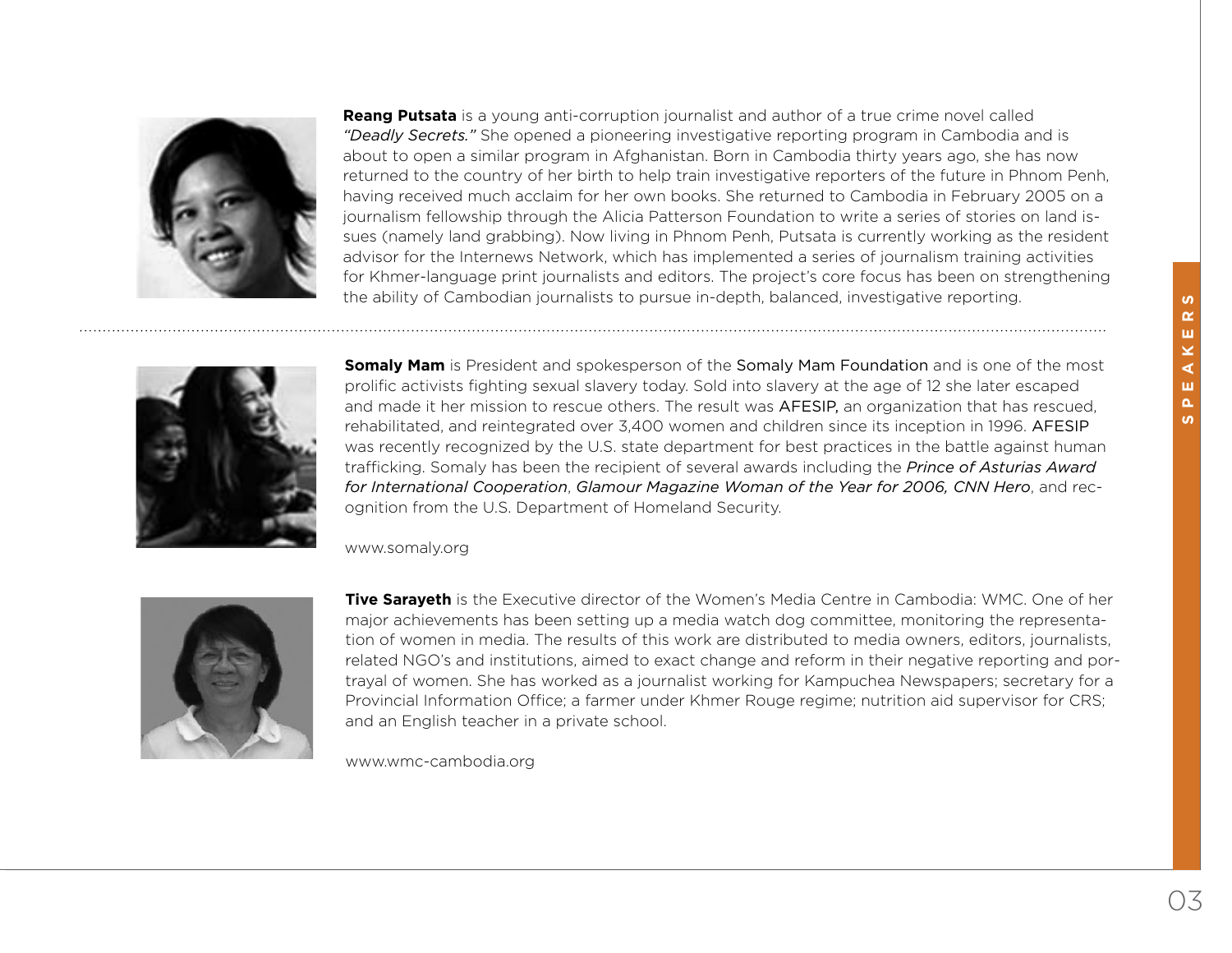

#### **RATES**:

.

**Double Occupancy** \$5,250 (airfare not included).

#### **Single Occupancy**

Add \$1,120 for single occupancy throughout trip.

#### **WHAT'S INCLUDED**

- All transfers and tours by air-conditioned car with English speaking station guide
- All entrance fees for sightseeing and visits as per above program
- Accommodation with daily breakfast in twin or double sharing room as per above mentioned
- Boat trip as per program
- Domestic flight from Phnom Penh – Siem Reap (one way)
- Meals full board from Feb 6—Feb 16, 2008 (group meals only. If you choose to eat separate from the group, you will pay for your own meal).
- Mekong sunset cruise
- Water and cold towels during visit per whole trip
- Service charges, room tax and baggage handling 10% to speakers and programs

#### **WHAT'S NOT INCLUDED**

- \* Other flight tickets\*
- \* All airport taxes
- \* Tourist Visa (approximately \$25 USD, can be purchased upon arrival in PNH)
- \* Other meals not mentioned in "What's Included"
- \* All kinds of drinks
- \* Personal expenditures, such as drinks, souvenirs and laundry etc.
- \* Travel insurance

We recommend you have your own travel insurance to cover such items as cancellation charg es, personal property and medi cal expenses, including repatria tion, in the event of accident or illness.

\* Optional services *OPTIONAL:* PUPPET SHOW IN SIEM REAP AT RICE FIELD: USD 350 per group.

\* NOTE: Journey ends in Siem Reap. Consider booking your flight from your home city to Phnom Penh (PNH), returning out of Siem Reap (REP). Otherwise you will pay an additional \$130 - \$150 for domestic return from REP to PNH.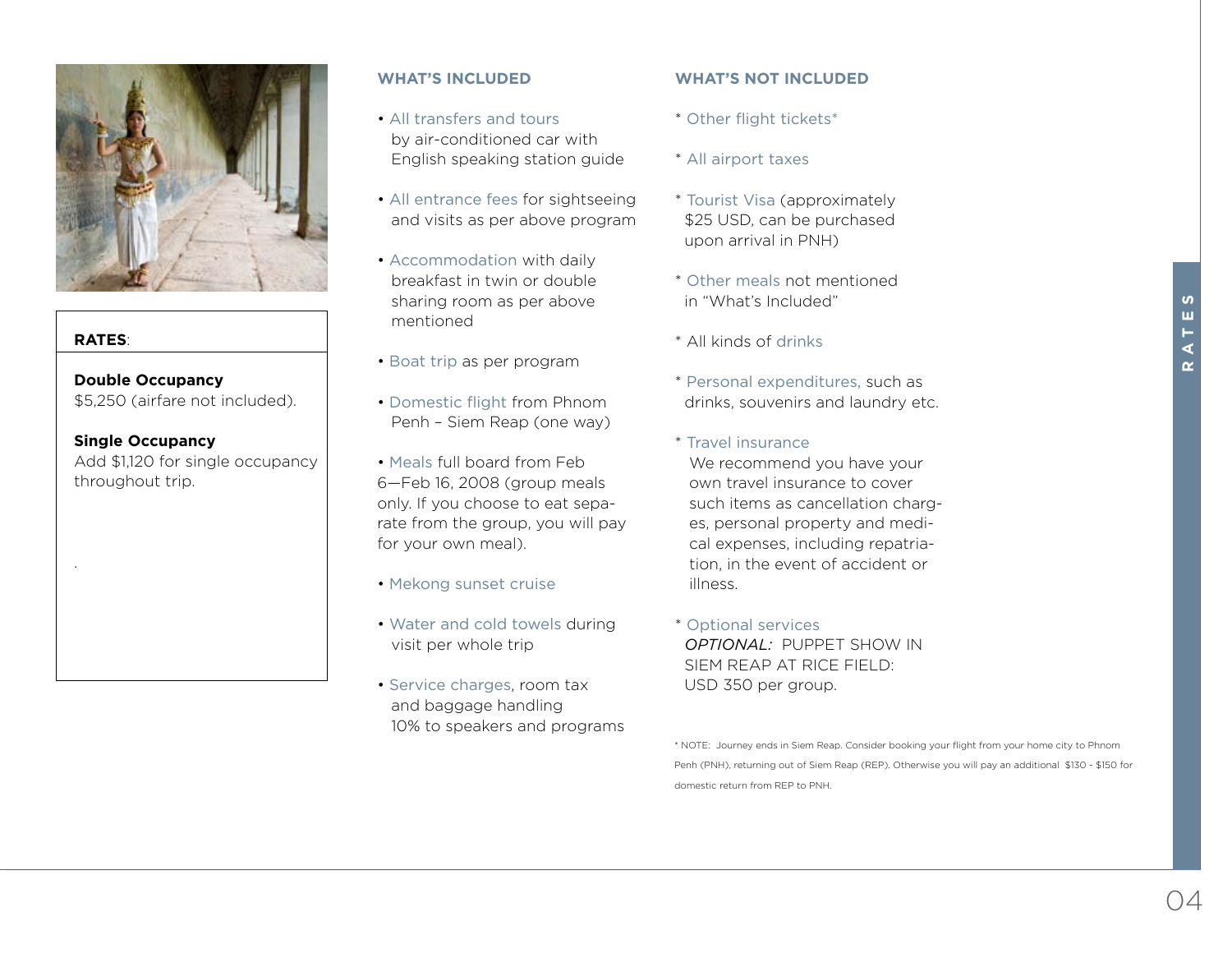#### **DAY FOR EARLY ARRIVALS Friday, Feb 6**

Day for early arrivals in Phnom Penh, Cambodia.

Situated at the confluence of the Mekong, Bassac and Tonle Sap Rivers, Cambodia's capital Phnom Penh has a population of approximately 1.5 million peo ple. Despite decades of war, the city retains its traditional Khmer and colonial charm. French villas along tree-lined boulevards re mind the visitor that the city was once considered the gem of Southeast Asia.

**www.phnompenh.raffles.com**

#### **RAFFLES HOTEL LE ROYAL**

is the premier hotel in Phnom Penh, a hotel with those rare at tributes of history and style. It was first established in 1929, and in its early hey day en joyed an international clientele comprising globetrotters and adventurers, writers and journal ists, royalty and dignitaries. Top 50 hotels in Asia World's Best Awards, Travel + Leisure, 2006, Award of Excellence, Wine Spec tator Award, Restaurant Le Royal, 2006, World's Best Places to Stay, Condé Nast Traveler Gold List, 2006, 500 Best Hotels in the World, Travel + Leisure, 2007



#### **DAY 1—Saturday, Feb 7**

Arrivals. Day at leisure.

**Day:** Sleep in, lounge by Le Royal exquisite pool, shop, or treat your body to a revital izing massage, aromatherapy, facial, body scrub at the hotel or at the gorgeous French Spa Bliss.

**Evening:** Delegation dinner and cocktails.

**RESTAURANT LE ROYAL** offers a wide selection of modern French and Royal Cambodian cuisine in a refined and elegant atmosp here and is patronized by the who's who of Phnom Penh.

Patrons of Restaurant Le Royal will enjoy traditional Khmer and Western cuisine under a brilliant ceiling of lotus and honeysuckle paintings devised and executed by an Asasax painter and com missioned by His Majesty King Sihanouk. His work is based on the ceiling of the Dance Pavilion at the Royal Palace in Phnom Penh.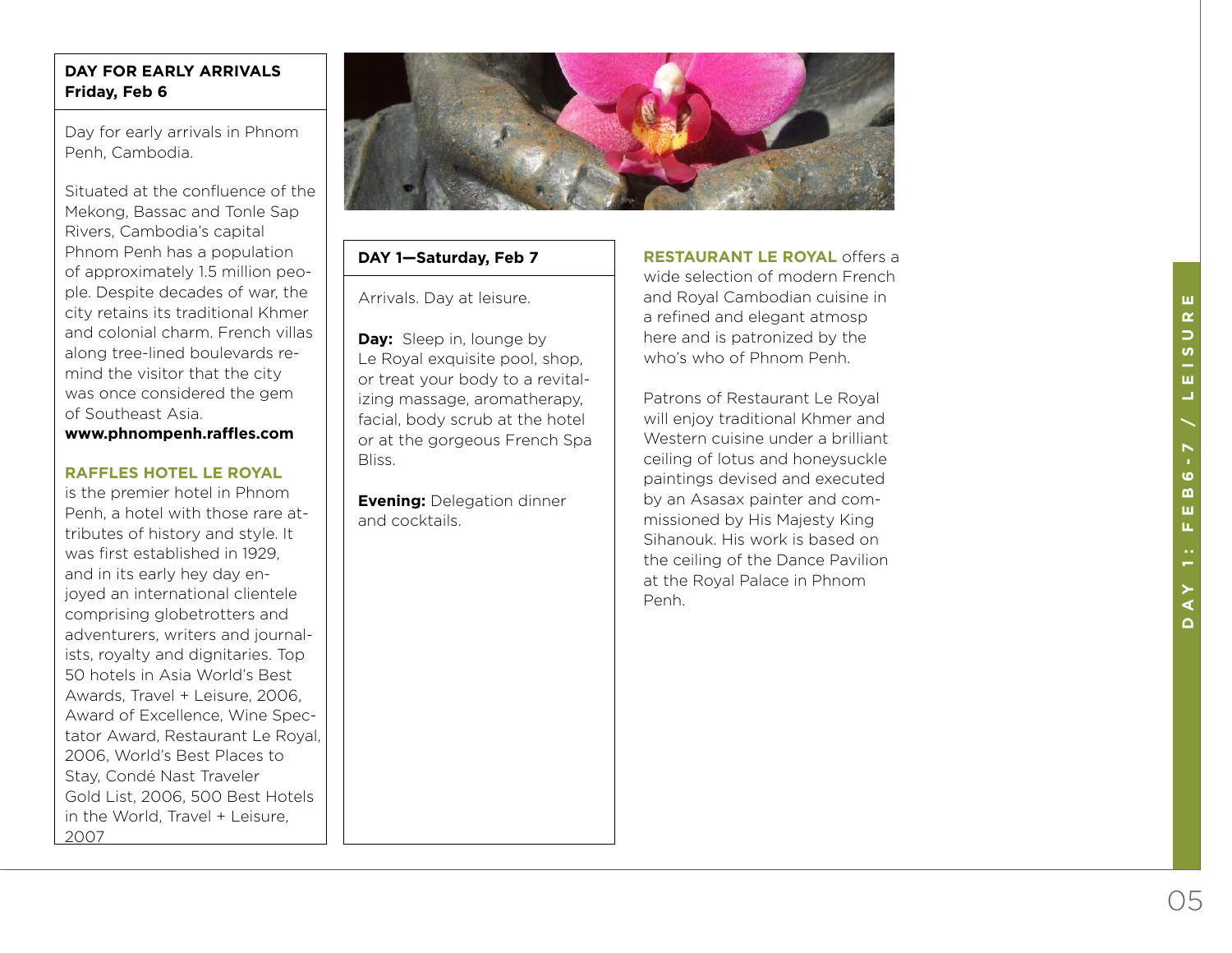## $\infty$ 06**DAY 2: FEB 8** m w, ú. .<br>ผ N Y

#### **DAY 2—SUNDAY, FEB 8**

Breakfast at hotel **8:00 am:** Yoga with Isabelle

**9:30 am: Depart for The Royal** Palace and The Silver Pagoda

**11:15 am:** Depart for Toul Sleng Genocide Museum

**12:45 - 2:30 pm:** Lunch Speaker, Sochua Mu (Hotel or Mith Samlanh, TBA)

**2:30 pm:** Visit Wat Ounalom or Wat Langka

**6:00 pm:** (exact time may change) Depart for Sunset Cruise on the Mekong & Tonle Sap

**7:30 pm:** Dinner at Foreign Correspondence Club

9:00 pm: back to Hotel



#### **Yoga Instructor: ISABELLE SKABURSKIS**

In August 2004, Isabelle opened NataRaj Yoga, Cambodia's first yoga studio. Isabelle has worked with groups of Cambodians from many different backgrounds from orphans, to young women who are survivors of trafficking, to gainfully employed young people who grew up on the streets, to regular Cambodian professionals. Her projects serve to spread respect for our world and for ourselves and each other as the beautiful living beings that make it all up as we go along.

#### **ROYAL PALACE**

Built by King Norodom in 1866 on the banks of the Mekong River, the Royal Palace sits on a former citadel Inside its gleaming yellow walls are the Throne Hall; the Chan Chaya Pavilion, specially made for performances of classical Cambodian dance; the Napoleon III Pavilion, offered to King Norodom by Queen Eugenie, wife of Napoleon III, and the King's and Queen's residential quarters. Nowadays, only the Silver Pagoda can be visited.

The Silver Pagoda, also called the Emerald Buddha, is located in the compound of the Royal Palace.

Inside its floor is constructed of 5000 silver tiles. In the center of the pagoda there is a magnificent 17th-century emerald Buddha statue made of baccarat crystal. The walls enclosing the pagoda are covered with frescoes depicting episodes from the Khmer version of the Ramayana.

#### **TOUL SLENG GENOCIDE MUSEUM**

Prior to 1975, Toul Sleng was a high school. When the Khmer Rouge came to power it was converted into the S-21 prison and interrogation facility. Inmates were systematically tortured, sometimes over a period of months, to extract confessions, after which they were executed at the killing fields of Choeung Ek. S-21 processed over 17,000 people, seven of whom survived. The building now serves as a museum, a memorial and a testament to the madness of the Khmer Rouge regime. Much has been left in the state it was when the Khmer Rouge abandoned it in January 1979. The prison kept extensive records, leaving thousands of photos of their victims, many of which are on display. Paintings of torture at the prison by Vann Nath, a survivor of Toul Sleng, are also on display.

**WAT OUNALOM** is another of Phnom Penh's five original monasteries (1422). Until 1999, it housed the Institut Bouddhique and library. On the riverfront about 250 meters north of the National Museum.

#### **SUNSET BOAT CRUISE**

Sunset Cruise on the Mekong & Tonle Sap. A one-hour cruise from the capital takes you along the river to watch the daily life of the people living on and around the rivers. You'll enjoy a magnificent sunset, when the reflected rays of the setting sun cast a golden glow across the river.

#### **WELCOME DINNER**

Celebrate the beginning of our journey together. Sit in beautiful balcony overlooking the Mekong river and enjoy the FCC's sweeping views of the Mekong River and delicious food. Loung and Ila and the group will set intention for our journey.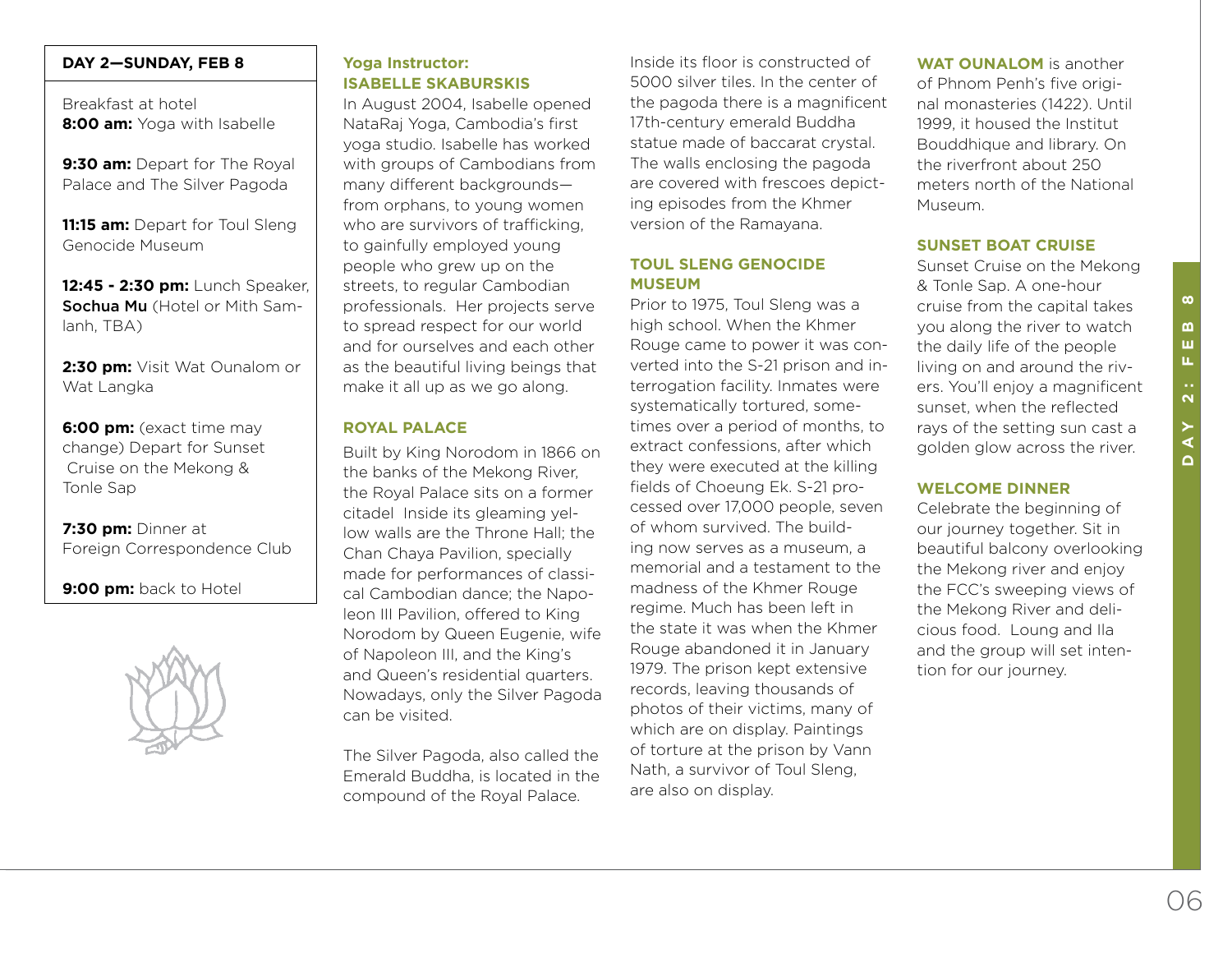#### **DAY 3—MONDAY, FEB 9**

#### **7:00 am-8:00 am**: Yoga with Isabelle Breakfast at Hotel

**9:00 am:** Depart for PIO Center (or other school/ center visit)

**11:30 am**: Depart PIO, possibly Mith Samlanh restaurants

**12:00 - 1:30 pm** Lunch (possible speaker time)

2:30 pm: Arrive back at Le Royal Hotel.

#### **Free Time:**

Optional Russian Market shopping trip

**7:30 pm:** Dinner Speakers: **Somaly Mam + Sina Vann** (Location to be determined)

#### **PIO Center**

The People Improvement Center, founded by Phymean Noun, serves 600 children a day through a variety of programs that include, non-formal education and vocational training. Noun was inspired to begin this program when she tossed out a chicken bone to a dumpster and saw the children rushing to eat her discarded food.

Through PIO's programs, some of the most vulnerable women and children in Cambodia can gain hope for the future. PIO is run solely by Cambodians for Cambodians. PIO strives to develop the workforce and empower local people to become the leaders of the future.

*"Phymean is saving these children from slavery...by educating these children she is unfolding their potential and making them the leaders of tomorrow."* -Deepak Chopra

#### **MITH SAMLANH**

is a Cambodian Non-Governmen-**(PHSAR TOUL TOM POUNG)** tal, non-political and non-denom-So-named because of the prevainational organization. They run twelve interlinked programs for street children in Cambodia. Friends restaurants provide vocational training for street youth, building improving their selfconfidence and allowing them to achieve gainful employment All training workshops are organized as businesses. Specific businesses were created: Friends The Restaurant (Western-Asian fusion), Romdeng (Cambodian food from the provinces), Café du Centre (French style café), Friends'N'Stuff (a shop selling production from the Training Center and second hand goods), The Nail Bar (manicure and pedicure).

The profits are shared between the students, the teachers and Mith Samlanh. This allows students to value their training and pay special attention to the quality of their training. It also allows for the students who need some income to join in the training.

Food is phenomenal!

### **RUSSIAN MARKET**

lence of items from the Eastern Bloc in past times, the Russian Market today is a treasure trove for tourists. Particular items worth seeking out include CD's, fabrics, jewellery, carved handicrafts and ceramics. There are also a large number of clothing outlets and adjustments can be done readily via the tailors and seamstresses.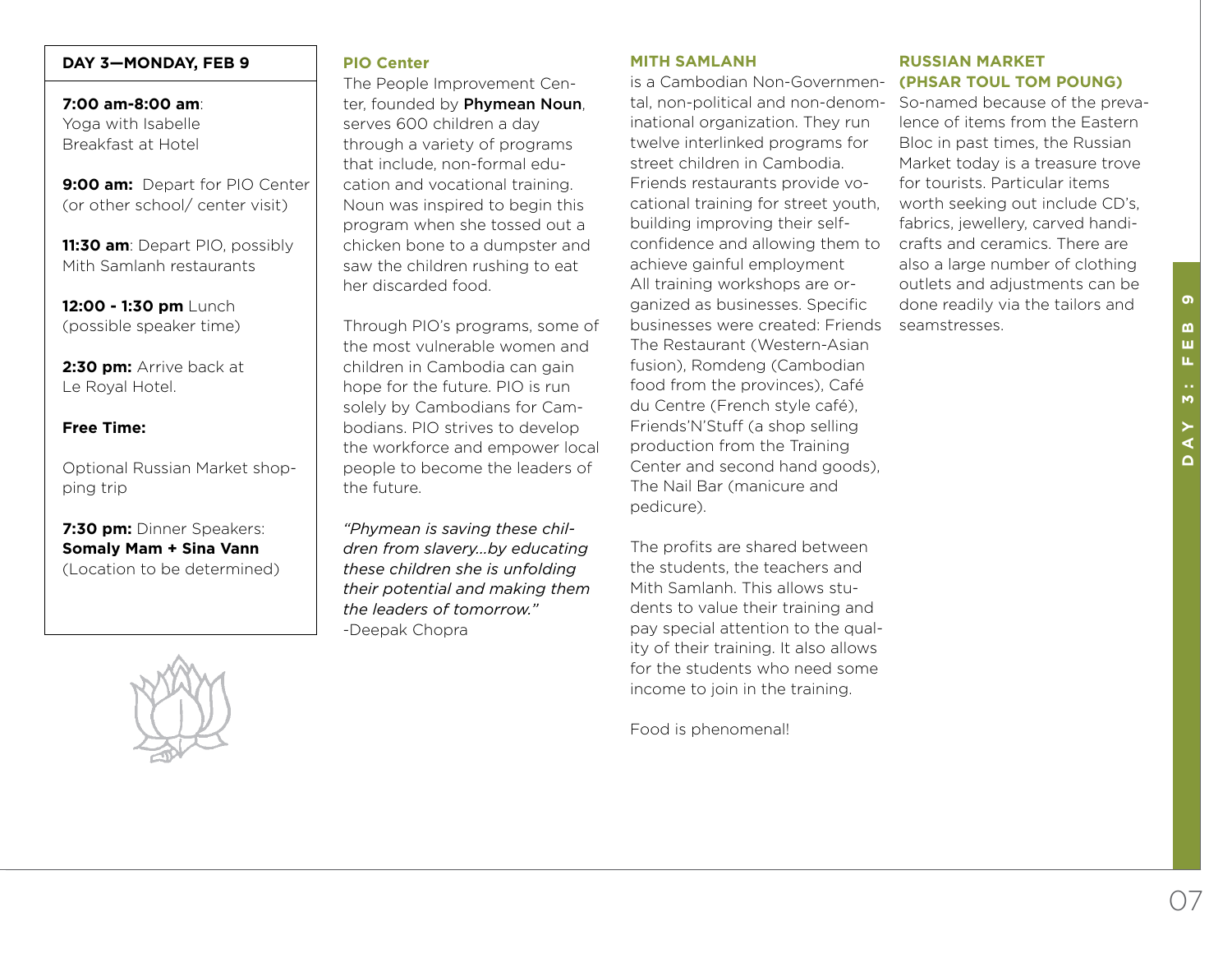#### **DAY 4—TUESDAY, FEB 10**

Breakfast at hotel **9:00 am**: Depart KWest for Choeung Ek Killing Fields Site (1 hour drive into the country)

#### **10:00 am:** Arrive Choeung Ek

**12:30 pm:** Depart Choeung Ek, for Romdeng Restaurant or other lunch location TBA

#### **1:30 pm:** Lunch Speaker: Reang Putsata

**3:00 pm:** Center VIsit: Khien Khleang Rehabilitation Center, or, Women's Media Centre, or other, depending on confirmations.

**5:00 ...**Evening—Free for your last day in Phnom Penh.

Bliss Spa Optional, Speakers invited to join in self-nurture. Or, choose to browse markets and Artists street, or Ambre Boutique

**Dinner**: Malis (reservation required).

**7:00 pm**: Depart hotel for Malis 9:00 pm: Depart for Hotel.

#### **CHOEUNG EK KILLING FIELDS**

From 1975-1979 the ultra-Communist Khmer Rouge regime, led by Pol Pot, controlled Cambodia. During their short reign, between 1 and 2.5 million Cambodians perished, some killed outright, others dying from disease, malnutrition and mistreatment. Many of the dead ended up in "killing fields" that can be found across the country. The memorial at 1 Choeung Ek just outside Phnom Penh was an orchard! and a Chinese cemetery prior to 1975. During the Khmer Rouge regime it became one of the killing fields the site of the brutal executions of more than 17,000 individuals, most of whom first suffered through torture and deprivation in Toul Sleng Prison. Choeung Ek is now a group of mass graves and a memorial stupa containing thousands of skulls.

#### **ROMDENG RESTAURANT**

Another Friend's restaurants which provide vocational training for street youth, building improving their self-confidence and allowing them to achieve gainful employment. Try the fried tarantulas!

#### **KIEN KHLEANG**

Located on the outskirts of the capital city of Phnom Penh, was originally a repository for disabled individuals who were provided only with a place to live. In late 1991, however, VVAF opened a prosthetic workshop at this site to fabricate and fit amputees with prostheses. Additionally, the center trained Khmer in prosthetic production technology and sent several students to the Cambodia School for Prosthetics and Orthotics (CSPO). During the following years, additional services were offered including production and training in wheelchair fabrication, orthotics production, rehabilitative support services and an outreach follow-up program to provide rehabilitative services to clients where they live. To date, the center has provided aid to thousands of individuals with hope of reaching more.



#### **WOMEN'S MEDIA CENTRE**

is Cambodia's premier nongovernmental, non profit media organization. WMC was born from a movement to increase the participation of women in the democratic process during the UN-sponsored elections in 1993. The WMC delivers innovative, national awareness and informative programs on a diverse range of issues affecting contemporary Cambodia, with a special focus on the roles and rights of Cambodian women.

Since 1995, the WMC has produced high quality, innovative radio, television and video productions designed to educate and inform Cambodians on a wide range of issues impacting on women's rights and human rights including HIV/AIDS, trafficking, elections, domestic violence, decentralization and poverty

#### **ARTISTS STREET 240**

Stroll and shop at beautiful boutique stores for Khmer & Western one-of-a-kind artwork, silk products, clothes, and jewelry. Book in advance for a facial, body scrub, foot rub and massage at Bliss Spa Or just sit, read, relax at one Street 240 beautiful café.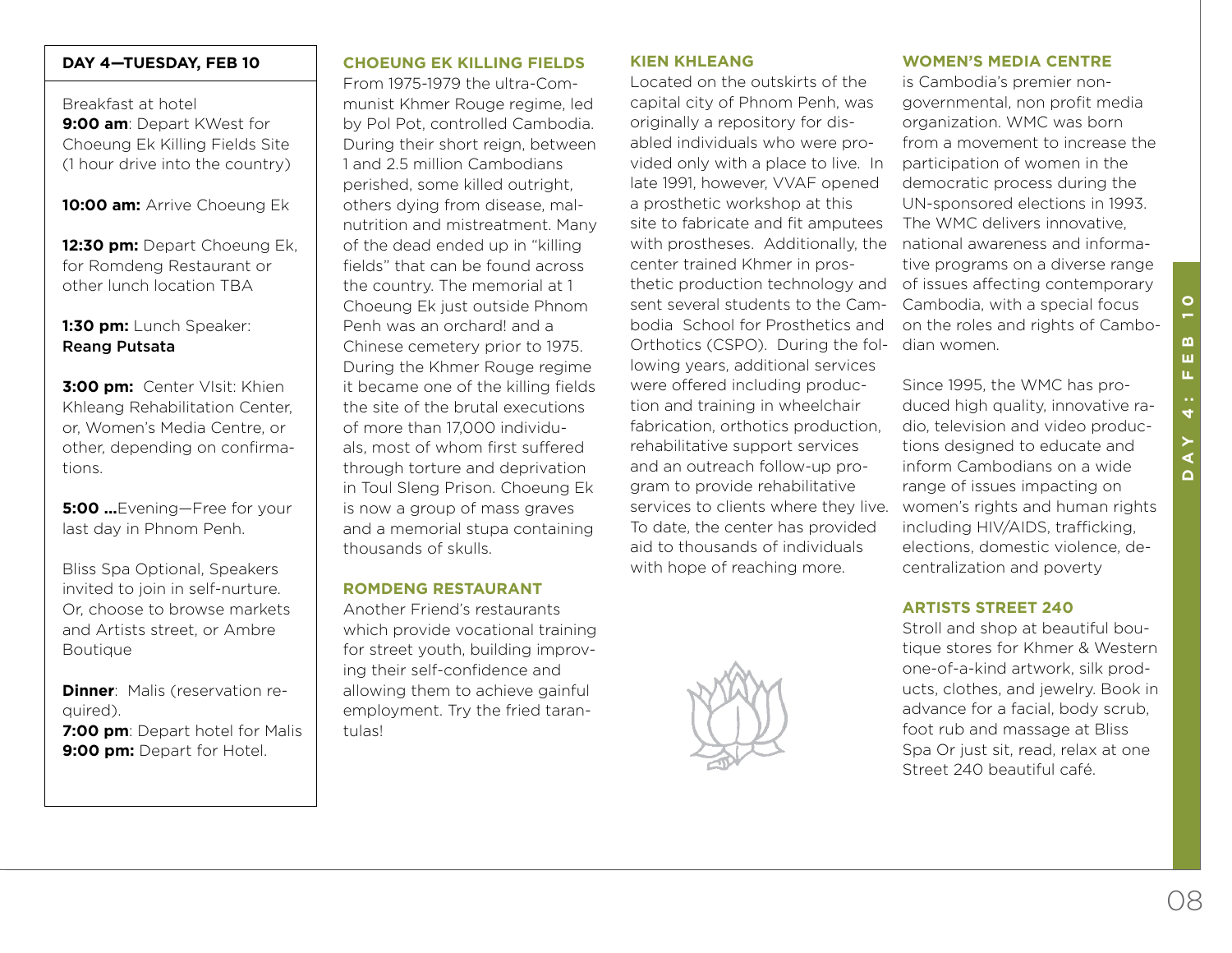# 09**DAY 5: FEB 11** ш <u>in</u>

#### **DAY 5—WEDNESDAY, FEB 11**

Leaving for Siem Reap today!

Morning—Breakfast at Hotel

**8:30 am:** Possible Center visit or speaker

**10:00 am:** Visit Wat Phnom temple, one of the Phnom Penh's oldest temples for offerings of gratitude, burn incense (walking distance from hotel).

**11:00 am:** Back to hotel

**11:45 am:** Easy lunch, Pack for flight departing PNH

**1:15 pm:** Leave hotel for airport

**3:45 pm:** Afternoon flight for Siem Reap (30 minutes)

Evening: Check in, free time,

Possible Group dinner at Meric world famous hotel restaurant (reservation required).

#### **HOTEL DE LA PAIX**

#### **www.hoteldelapaixangkor.com**

Cambodia is the most stylish of the Siem Reap hotels—its hip combination of art deco and traditional Khmer design, will inspire and excite you. Its romantic and luxurious Spa Indochine, will relax and revive you, whilst it´s eco-tourism projects and community support, will motivate and move you.

Of all the Angkor hotels, it is unique in concept and operation and regularly provides guests with a once-in-a-lifetime, spiritually uplifting experience. Representing a unique and inspirational approach to travel, Hôtel de la Paix offers guests the opportunity to meet, experience and enjoy the true essence of Cambodia.

Responsible Tourism Awards November 2006 - Hôtel de la Paix received one of the two Highly Commended Awards, for "Best Large Hotel," at World Travel Mart, London, whilst its sister hotel, Shinta Mani, received one of the two Highly Commended Awards for "Best for Poverty Reduction". Shinta Mani also received an award from the British Guild of Travel Writers for the "Best Overseas Tourism Award."

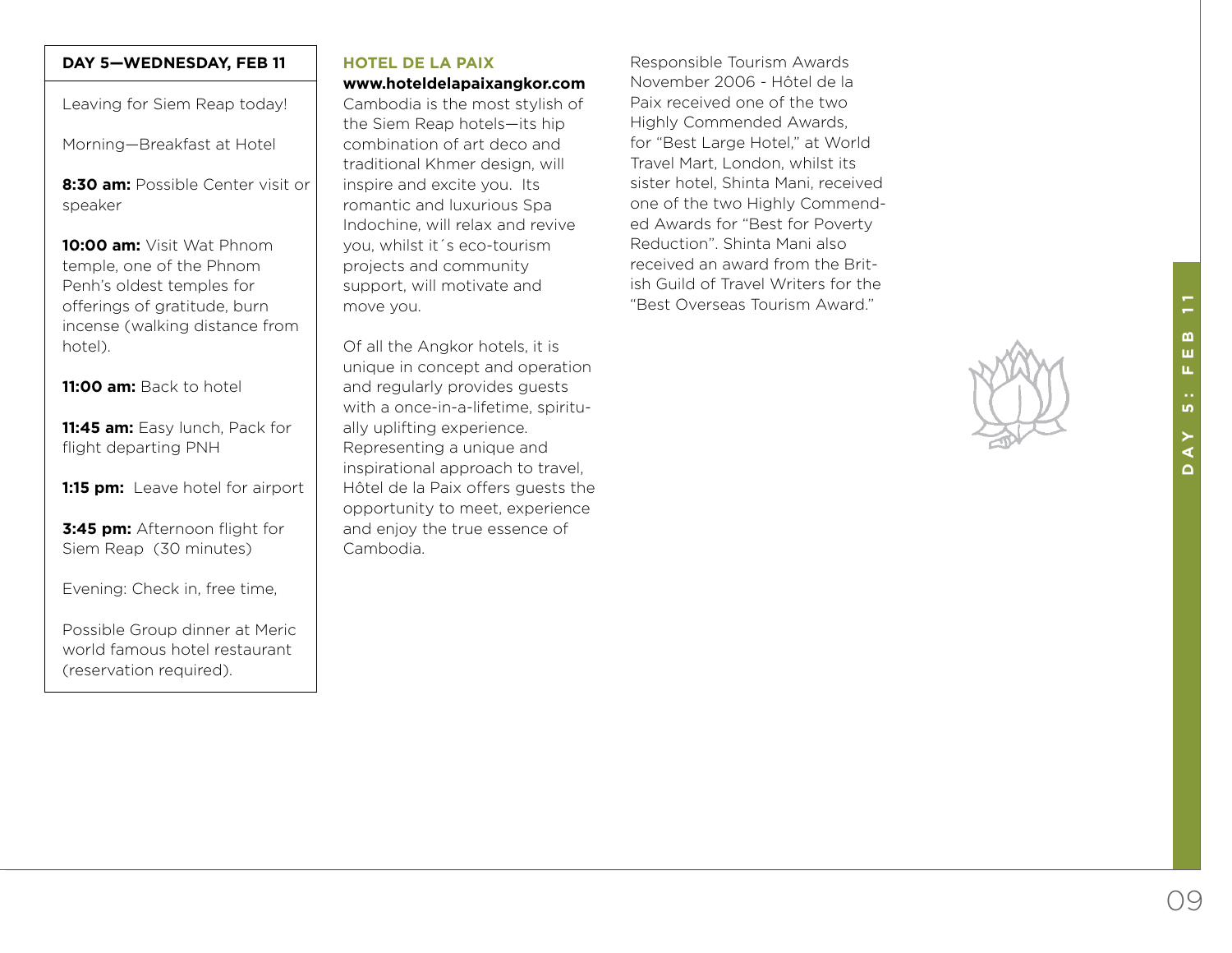#### **DAY 6—THURSDAY, FEB 12**

**7:00 am:** Breakfast, Yoga, Early Swim, Meditation - on your own, you decide your morning ritual.

**9:00 am:** Depart Hotel de La Paix for Ankgor temple complex

**12:00 pm:** Depart temples for Hotel de la Paix—lunch TBA

**12:30 pm:** Arrive at Hotel

**4:30 pm:** (Depending on Sunset Time, departure time may change) Depart for Phnom Bakheng temple for Sunset

**6:30 pm:** World Pulse hosts drinks & hors d'oeuvres. Q & A, sharing our Vision for the Future, and how *you* can be involved!

**7:45 pm:** Group dinner



#### **ANKGOR TEMPLE COMPLEX**

The world-renowned temples of Angkor are situated in the northwestern province of Siem Reap. Within an area of approximately 600 square kilometers, over 100 temples have been discovered. All were built between the 9th and the 13th centuries, and those remaining temples constitute the skeleton of what was once the religious and administrative centre of the Khmer Empire.

The constant building program undertaken by successive Khmer kings can be compared favourably with the pyramid construction projects of the Pharaohs in Egypt. Similar to the Pharaohs, the Khmer kings made use of a vast force of slave labour. Each new "project" was made possible by the 750,000 people estimated to have lived at Angkor during the 12th and 13th centuries. Then the people left. Most credit for the "discovery" of Angkor has fallen to French botanist Henri Mouhot, whose visit to Angkor in 1860 was posthumously documented in Paris in 1868. During the remainder of the 19th Century and into the 20th Century several French expeditions visited the temples and work was carried out to clear the jungle, which had enveloped most of the monuments.

In 1907, Thailand returned control of Angkor to Cambodia and in the same year the first tourists ar-to the outstanding depiction of rived. In the early days of tourism visitors to Angkor followed one of two circuits to see the temples, sculpture of King Yasovarman, the Little (Petit) Circuit or the Big (Grand) Circuit. These were often undertaken on the back of an elephant. Today things are different, and air-conditioned vehicles make the experience significantly more comfortable.

#### **ANGKOR THOM**

Explore Angkor Thom, the ancient political city, including South Gate of Angkor Thom, Bayon, Baphoun, Terrace of the Elephants, Terrace of the Leper King, and former Royal Palace. Angkor Thom

This Royal city was first built under the reign of Udayadityavarman II in the 11th Century. It was destroyed when the Chams from Vietnam rose up against the Khmers and invaded, sacking the city, and was subsequently renovated by King Jayavarman VII at the end of the 12th Century. Inside its walls there are many monuments including: Terrace of the Elephants & Terrace of the Leper King At the North of the Baphuon lies the Royal city, of which very

little remains except these two Terraces. The first owes its name elephants, while the second gets its name from the magnificent popularly known as the Leper King. The original of this statue is now in the National Museum in Phnom Penh.

#### **TA PROHM**

This temple was a monastery built by Jayavarman VII as a residence for his mother. Ta Prohm has been controversially left to the destructive power of the jungle by French archeologists to show how nature can destroy man's work. It has been largely overgrown by the jungle and as you climb through the dilapidated stone structures you see many giant trees growing out of the top of the temple itself. It's the sort of place where you'd expect to see Indiana Jones step out from behind a fallen pillar. (Van can take you back early if you like).

#### **BAKHENG**

At Bakheng, you can walk up very steep steps to climb up the mountain or ride an elephant. An adventure you won't forget.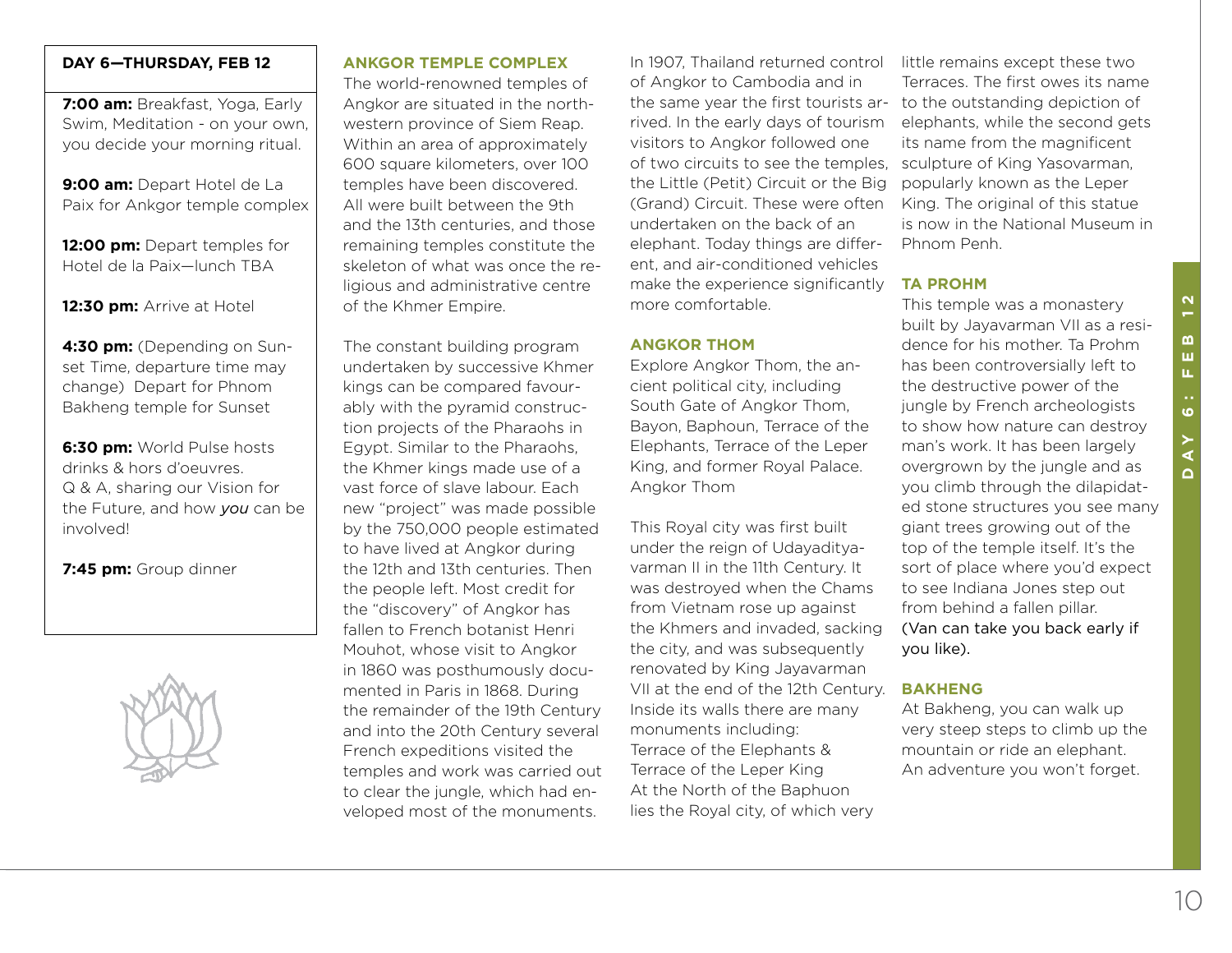#### **DAY 7—FRIDAY, FEB 13**

Breakfast at Hotel

**9:00 am:** Depart Hotel for Floating Village & Market

**12:30 pm:** Depart Floating Village for FCCC SR for lunch

2:30 pm: Depart FCCC for D'Artisan

**4:30 pm:** Depart D'Artisan for Hotel de la Paix

**5:00 pm:** Arrive at Hotel de la Paix

**6:15 pm:** Depart Hotel de la Paix for Royal Sofitel Hotel for an evening of Khmer traditional dance performance wile savoring delicious Western/Khmer food.

**8:30 pm: Depart Sofitel for Hotel** 

#### **FLOATING VILLAGE / TONLE SAP LAKE**

Siem Reap is situated not far from the northern edge of the large Tonle Sap Lake. Many villages abound along its shores, but because of the lake's seasonal size variations and regular flooding, the most interesting villages are those that float.

Here houseboats dot the canal banks leading from the lake to permanent solid ground. Watch small boats deliver supplies to the floating community and see children paddling their canoes to and from school.

#### **FCCC SR**

Renovated from the old French Governor's mansion, art deco embraces chic hotel to create an atmosphere of refined luxury and casual elegance — a place to determine your own path through a magnificent maze of mysterious temples, and stand in awe of the mighty Angkorean Empire. The Western/Asian fare food is yummy!

#### **D'ARTISAN**

When the Angkor Empire with its regal builders was at its glorious zenith, thousands of craftsmen erected what is now considered one of the wonders of the worldthe Angkor temple complex. D'Artisan, a professional training school, was founded to help young Cambodians rediscover traditional handicrafts and give them the opportunity to take part in the rebuilding process their country had undertaken. Artisans d'Angkor was established as a school-to-work transition for the young craftsmen that had been trained. The skilled artisans could thus be organized into a self-sustaining handicraft network. First Stop: Stone carving and wood working shop.

The art of stone carving goes back to the glorious epoch of the Khmer empire and its monumental constructions that gave rise to the Angkor temples. Like the work of craftsmen from previous centuries, stone carving is done on sandstone. Artisans d'Angkor mainly uses sandstone from Siem Reap province

As for wood sculpture, the types of trees are selected based on ancient woodwork found in buildings, small furniture items and pagoda ornamentation. Artisans d'Angkor uses precious timber for some items in its collection but the majority of the wood used is from the rubber tree, notably for lacquered and gilded items.

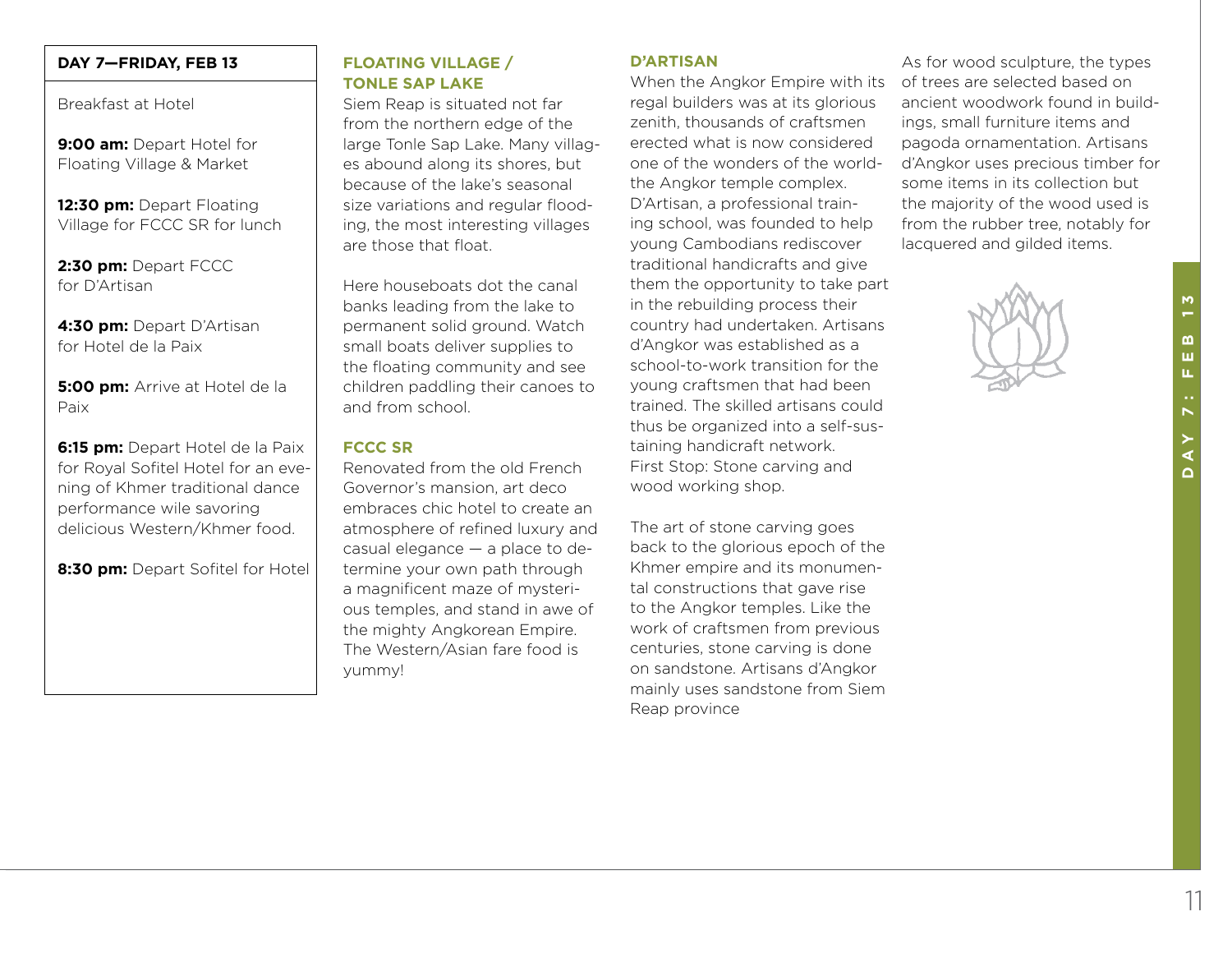#### **DAY 8—SATURDAY, FEB 14**

Happy Valentine's Day!

**5:30 am:** Depart Hotel for Sunrise & morning at Angkor Wat. (You won't regret it!)

**11:00 am:** Depart for buffet brunch at Grand D'Angkor (delicious Khmer/Western food)

**1:00 pm:** Depart Grand D'Angkor for Hotel de al Paix

**3:00 pm:** Depart Hotel de la Paix for D'Artisan Silk Factory & Shop

**3:30 pm:** Arrive at Silk factory

**5:00 pm:** Depart Silk factory for Hotel de la Paix

**5:30 pm:** Arrive back at Hotel de la Paix Evening—Free.

Group dinner to be announced.

#### **ANGKOR WAT**

There are few places anywhere on earth to match the splendour of Angkor Wat. The temple is one of the largest monuments to religion ever built and is truly one the wonders of the world. Believed to have been constructed as a temple and mausoleum for King Suryavarman II at the peak of the Khmer empire in the first half of the 12th century, Angkor Wat is probably the best-preserved of the Angkorean temples. Angkor Wat was built with to a central tower surrounded by four smaller towers. The central monument represents the mythical Mount Meru, the holy mountain at the centre of the universe, which was home to the Hindu god Vishnu. The five towers symbolise Mount Meru's five peaks. It is difficult to express in words the enormous scale of Angkor Wat, but it can be explained in part by a look at the dimensions of the complex.

The temple is surrounded by a moat which makes the one around the Tower of London, built at roughly the same time, look like nothing more than a garden trench. At 190 metres wide and forming a rectangle measuring 1.5 km by 1.3 km, it is hard to imagine any attacking force overwhelming the defences. But the moat was more than just a defensive bulwark, in line with the temple's Hindu origins it represented the oceans of the world. The whole complex covers 81 hectares.

#### **BAYON**

This temple mountain built by Jayavarman VII is situated in the centre of the city of Angkor Thom. It is a three-tiered pyramid with its entrance facing East. The central shrine is surrounded by 54 towers all crowned by gigantic faces, representing Lokiteshvara but with the features of Jayavarman VII. They gaze out to the North, South, East and West, and wherever you are in the temple, you are surrounded by these enigmatic faces, smiling at you all the time.

#### **D'ARTISAN SILK FACTORY**

Silk weaving is a tradition that seems to have been introduced to Cambodia back in the 13th century thanks to the Silk Road that once wandered through Southeast Asia. This craft is practiced by women in rural villages using traditional looms set up below their stilted houses during the dry season when the women are not out working in the fields.

Cambodian silk comes in a rich variety of textures, motifs and complexions: phamung (silk fabric in plain color), chorebap (silk brocade), hôl (silk with colorful patterns) and hôl lboeuk (hôl combined with a brocade fabric).

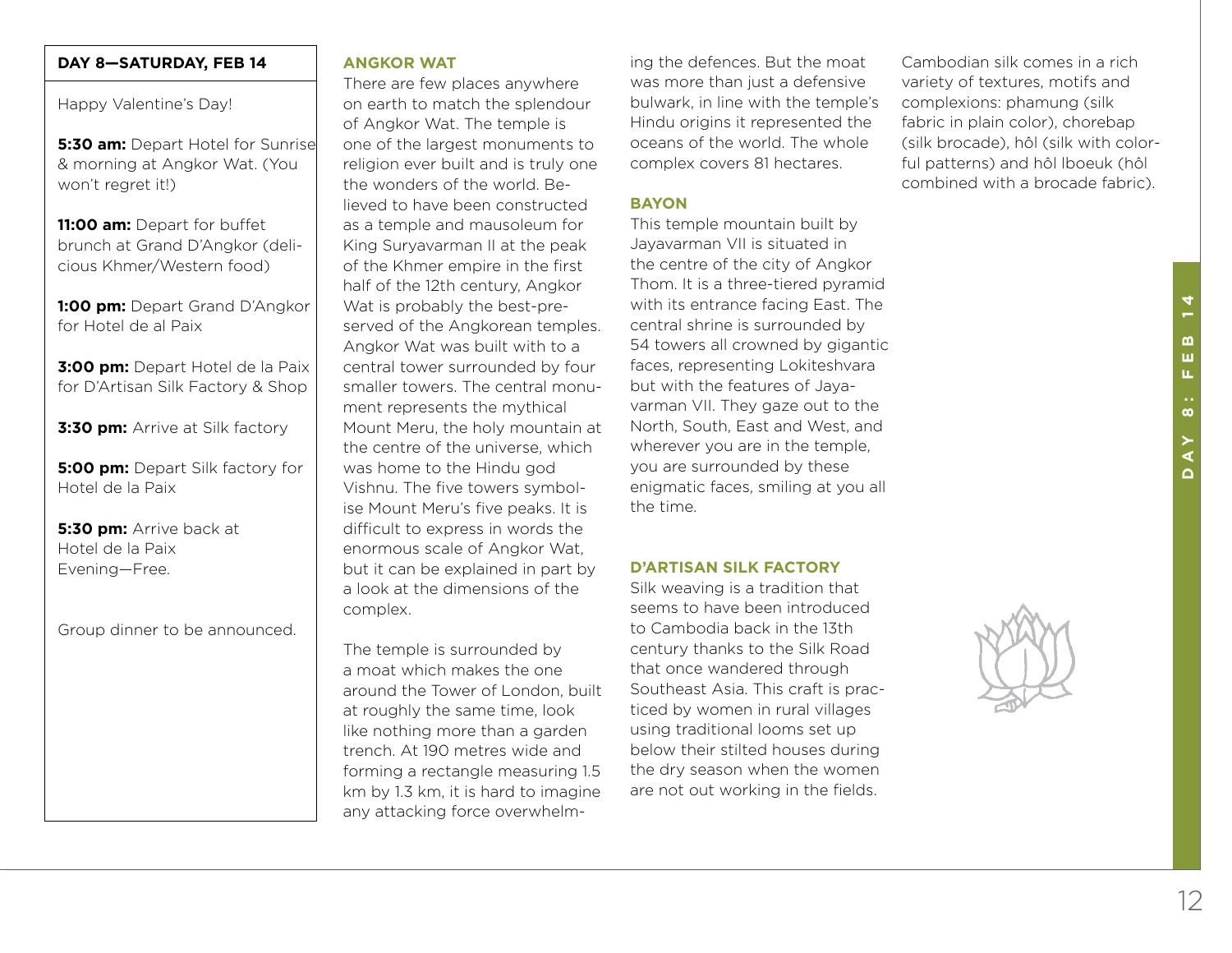#### **DAY 9—SUNDAY, FEB 15**

**8:00 am:** Depart Hotel for Bantey Srei Temple of Women.

Explore a few temples on the grand circuit including Banteay Kdei, Ta Prohm in the original collapsed state which is crippled by the big trees and gigantic roots, and Ta Keo.

**9:00 am:** Arrive at Temple of Women

**11:00 am:** Stop at Aki Ra Landmine Museum.

**12:30 pm:** Arrive back at Hotel de la Paix.

Lunch on own. Afternoon & Evening Free Optional spa visit -Or-Last Group Dinner together. Closing ceremony. TBA

#### **DAY 10—MONDAY, FEB 16**

Group departure day.

(Depending on your schedule, our guide can also organize activities for you).

 $\frac{1}{2}$ 

this inspiring fauruey

heart and mind as you

take action to transform

an in nour

to the heart of

Cambodia.

the world.



#### **AKI RA'S LANDMINE MUSEUM**

provides education and support for dozens of at-risk, landmineaffected children rescued by the CLMMRF NGO. Many children who are part of this family have suffered overwhelming hardships. The Landmine Museum was created so that it might serve as a place of healing for bodies, hearts and minds. We believe that love, support, and education will help secure a better opportunity for the children that live here.

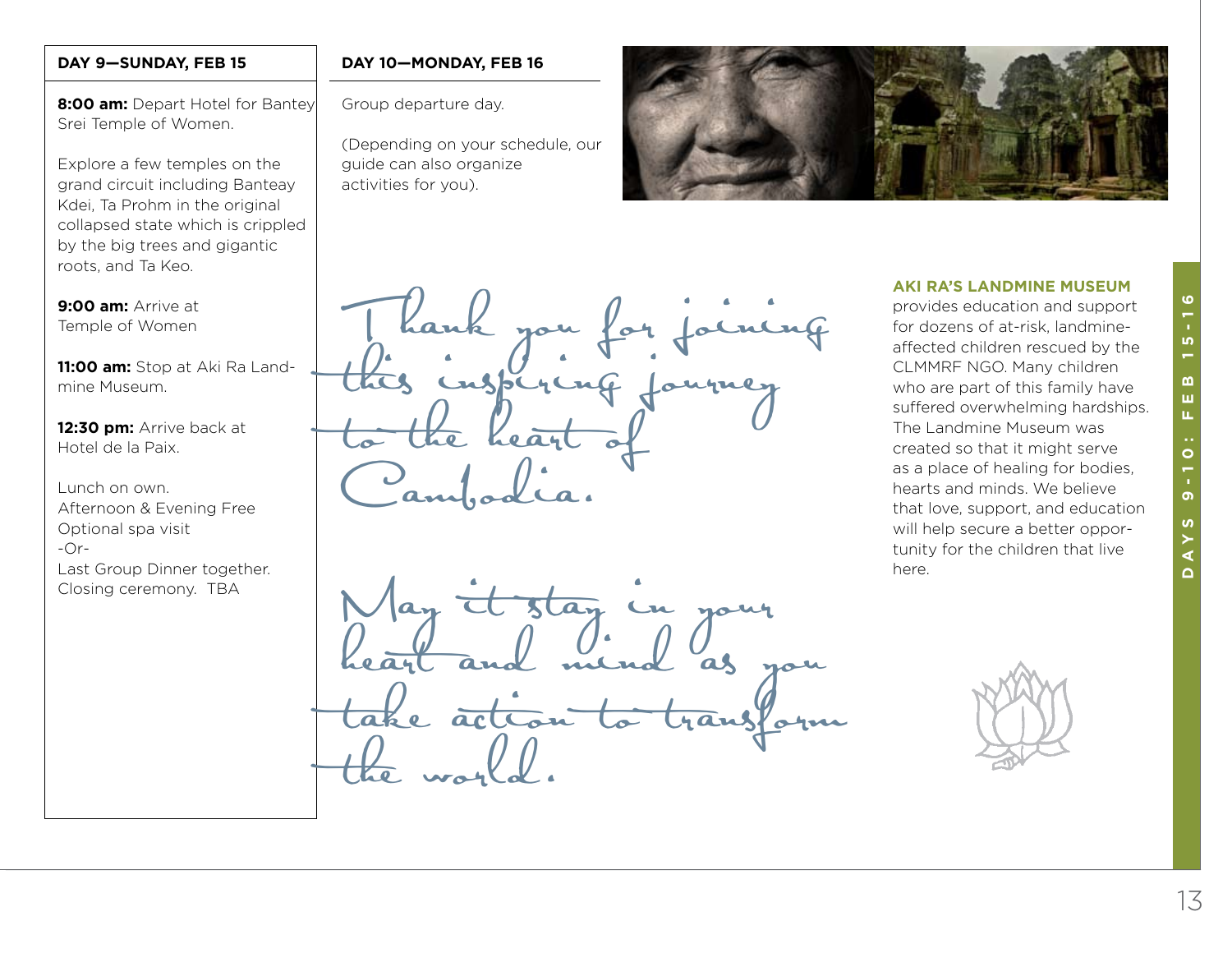

#### **THINGS TO KNOW BEFORE YOU GO…**

#### **Khmer Useful Phrases**

*(spelled phonetically for English speakers):* Hello: "Sour sa day" Thank you: "Aw koon" Help: "Joy Pong" Yes: "Ja" No: "odd te" Khmer means: "Cambodian"

#### **Recommended Books, Films, Websites**

#### **Books by Loung Ung:**

*"First They Killed My Father" "Lucky Child"* www.LoungUng.com

**Somaly Mam Foundation** www.somaly.org

**Film:** *New Year Baby*  www.khmerlegacies.org

#### **Travel information**

**Lonely Planet Cambodia**  www.lonelyplanet.com/cambodia

#### **VISA & PASSPORT**

You must have a valid passport with at least 6 months prior to expiration. Some people like to keep a photocopy of passport separate from passport in case it is lost.

Tourist visas can be purchased at the airport for around \$20 US. Bring an extra passport sized photo or you will be charged an additional \$5. Expect additional airport taxes, payable in US dollars. Consider getting your Visa in advance at this website:

#### **http://www.cambodia-travel.com/information/cambodia-visa.htm**

#### **SUGGESTED ITEMS TO BRING:**

- Expect hot weather! Light weight, quick drying clothing. Laundry service available at hotels for additional cost

- Comfortable walking sandals.
- Wear whatever you like, but consider more modest clothing (cover shoulders and knees) for temple visits
- Camera, Journal

- Your necessary prescriptions and other supplements to keep you healthy

- Your business card or a name card
- Swimsuit
- Sunscreen
- Insect Repellent

- If bringing electronics, a universal plug adaptor

#### **MONEY**

- Tell your bank that you will be using your card abroad to avoid security holds on your account.

- Check rates your bank's rates for foreign transactions

- US dollars are commonly used for purchases. Some ATMS in PNH distribute US dollars, others dispense local currency: Khmer riels 1 USD = 4000 riels

- Keep your credit card and bank contact numbers separate from your cards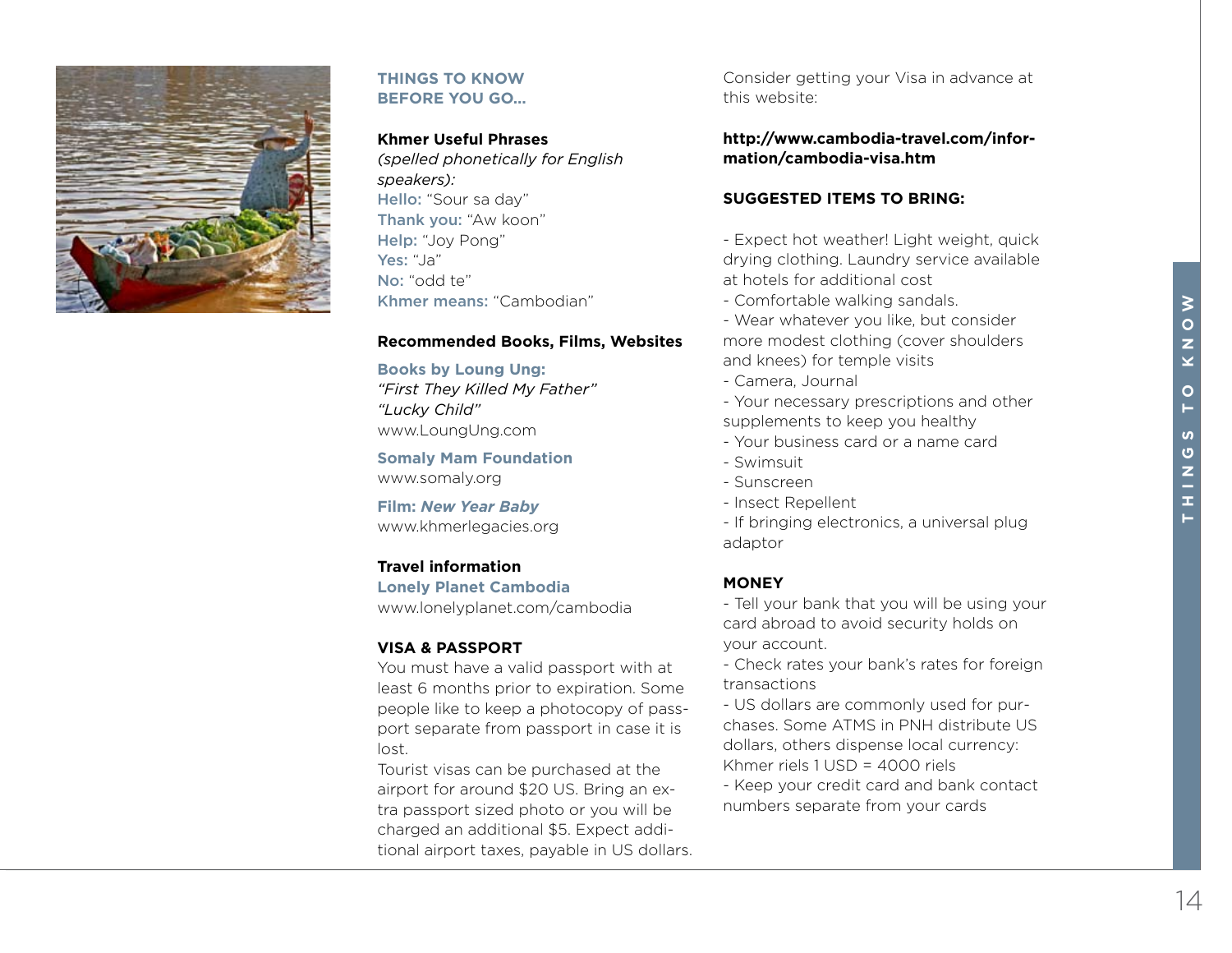All participants are invited and encouraged to connect with one another through the Cambodia group on PULSEWIRE: *http://worldpulse.com/pulsewire/groups/5028* Share photos, observations, journal entries and more.

**LOUNG UNG**, visionary author of *"First They Killed My Father"* and *"Lucky Child"*, anti-landmines activist and survivor of the Cambodian killing fields. See (www.loungung.com).

Loung was born in 1970 to a middle-class family in Phnom Penh. Five years later, her family was forced out of the city in a mass evacuation to the countryside. By 1978, the Khmer Rouge had killed Loung's parents and two of her siblings and she was forced to train as a child soldier. In 1980, she and her older brother escaped by boat to Thailand, where they spent five months in a refugee camp. They then relocated to Vermont through sponsorship by the US Conference of Catholic Bishops and Holy Family Church parish in Burlington.

Her memoir, *"First They Killed My Father: a Daughter of Cambodia Remembers"*, published by HarperCollins in 2000 is a national bestseller and recipient of the 2001 Asian/Pacific American Librarians' Association award for "Excellence in Adult Non-fiction Literature" (APALA). The book has been published in eleven countries and has been translated into German, Dutch, Norwegian, Danish, French, Spanish, Italian, Cambodian, and Japanese. Loung has been the subject of numerous television programs, including documentary film broadcasts on NHK Television in Japan and by WDR in Germany.

Loung is a featured speaker on Cambodia, child soldiers, women and war, domestic violence, and landmines. Ms. Ung continues to serve as National Spokesperson for the Campaign for a Landmine-Free World. She has been featured in The *New York Times*, *Washington Post*, *USA Today*, *Boston Globe*, the *London Sunday Times* and in *Biography, Glamour, Jane, Ms.*, and *People* magazines. Loung has been featured on National Public Radio's *The Diane Rehm Show*, *Talk of the Nation*, *Weekend Edition*, and *Fresh Air* with Terry Gross; *The Today Show* with Matt Lauer and Katie Couric, and has appeared on *ABC NEWS Nightline*, *CBS, NBC, CNN, FOX* and *C-SPAN*.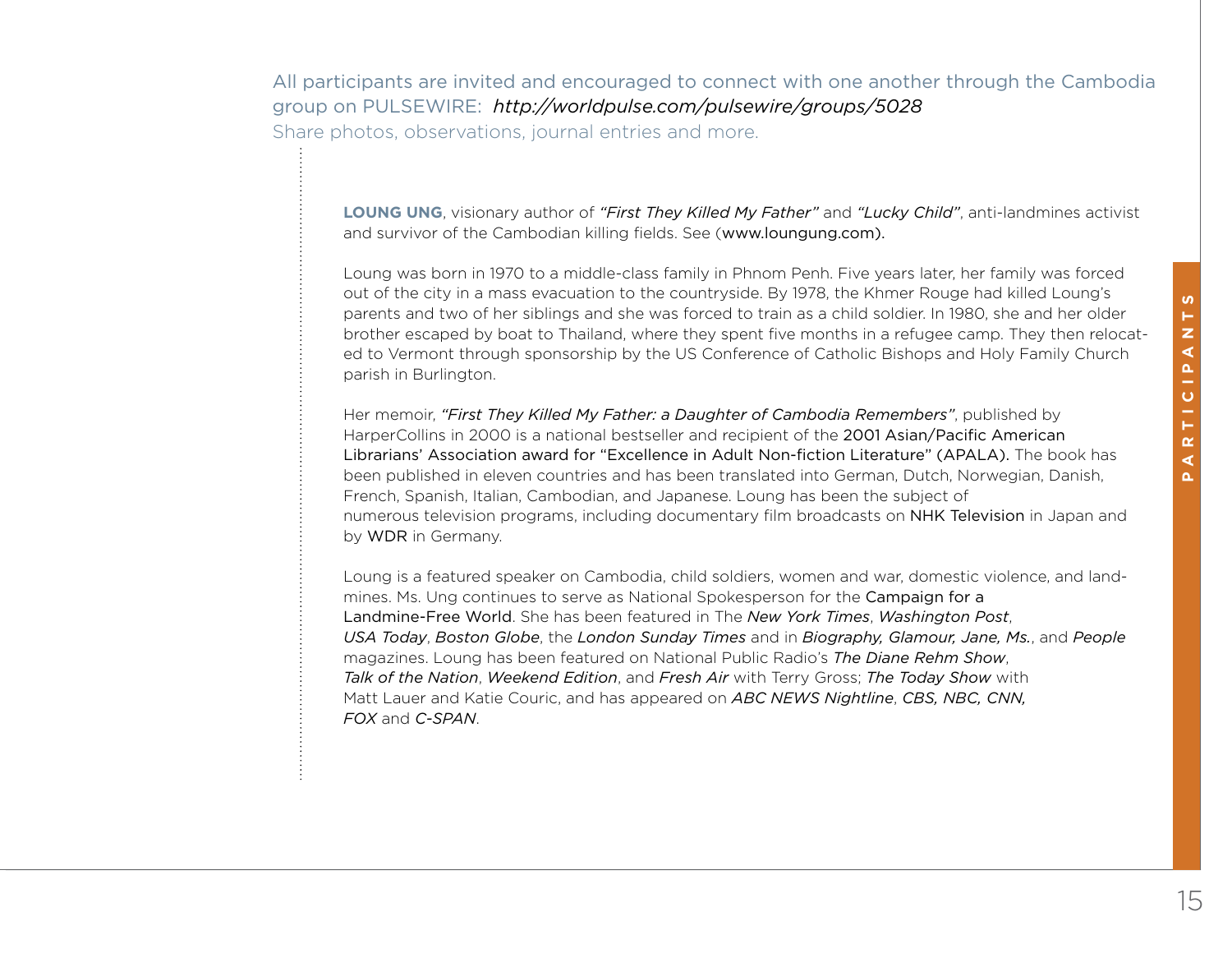#### **DOROTHY ABBOTT**

Dorothy has spent more than two decades as a multimedia producer, activist, and writer, specializing in radio and print with an emphasis on social justice, feminism, peace, women's culture, and human rights. She is the former assistant director of the literature program for the National Endowment for the Arts and the author of seven literary anthologies. With Julie Parker Benello, she is the co-founder of the Women's Media Fund (www.womensmediafund.org), a field of interest fund at the Global Fund for Women. Last year she completed a 241-mile peace pilgrimage in India, a re-enactment of Mahatma Gandhi's 1930 Salt March. In addition to long walks, she enjoys time with family and friends, her peace and justice community, reading books by women from around the world, foreign films, travel, laughter yoga, canoeing on backwaters and rivers, listening to music, biking, and the oldest medium of all, conversation.

#### **BARBARA BRIDGES**

Barbara Bridges has been an entrepreneur, businesswomen, philanthropist and mother of two sons. Her family foundation focuses on issues involving women, children and peace. She is on the board of the White House Project, chairs the advisory board for PeaceJam, which was just nominated for the *Nobel Peace Prize*, and most recently the Women's Foundation of Colorado. After being the executive producer of a feature film, Barbara joined the board of the Denver Film Society and created the Women and Film program.

#### **CHRISTINE AUSTIN**

Christine Austin was CEO and Group Publisher of New Mass. Media, INC., publishing six progressive weekly papers in MA, CT and NY. She and her partner sold the company in 1998 after 25 years of publishing. Recently Christine founded the Kuan Yin Media Project, an interactive media project to share stories of transformative efforts that engage people in positive action throughout the world and to foster dynamic connections among exemplary individuals and communities. She is Chair of First Night Hartford—a New Years Eve event which has won the *Governor's Tourism Award* and a national award for its *Architectural Awareness Program* with school children. Christine Austin served as the Chair of the Friends of the United Nations throughout the development and implementation of the *We the Peoples: 50 Communities Awards Program*. In addition to her work with Friends of the United Nations, Christine Austin serves on the Board of Directors of the International Alliance of First Night Cities and is a member of the Social Ventures Network and Business for Social Responsibilty. Christine now lives in Tucson, AZ.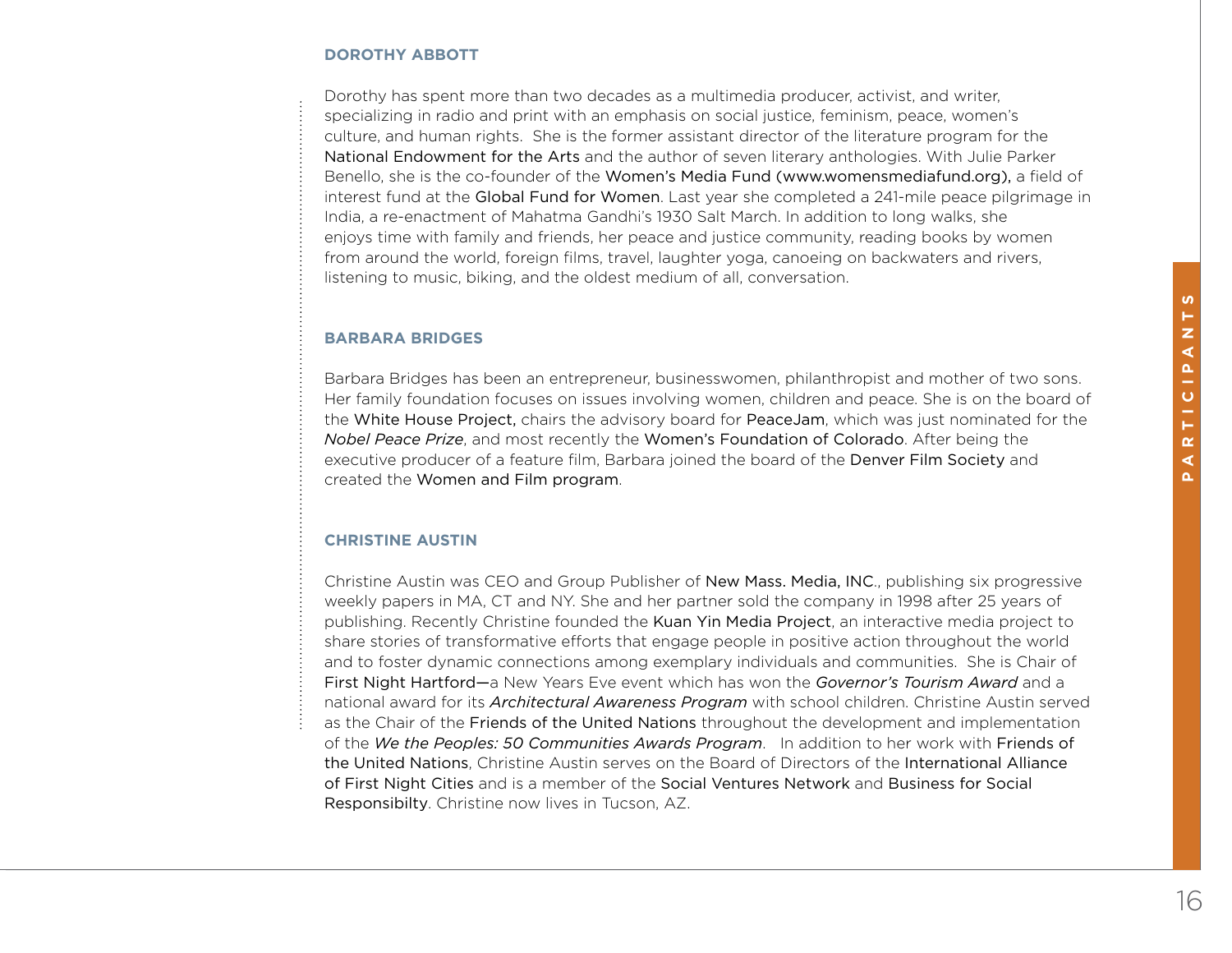#### **GILLIAN PARRILLO**

Gillian Parrillo grew up in England and moved to the U.S. in 1965 where she was in the first wave of women who broke the corporate 'glass ceiling'. As Group President for Sterling Software, Inc., she was responsible for a \$200M+ worldwide organization. Since retiring, Gillian has served on numerous non-profit boards including: the Sacramento Angels, a private equity investment club, which awarded her the Angel of the Year Award in 2005; the Sacramento Area Regional Technology Alliance, Sacramento Entrepreneurship Academy. She has founded The Sacramento Executive and SacWomen, which links executives and amplifies the voice of women in the Sacramento area. Today, Gillian lives in Dallas, where she is an active member of the Dallas Social Venture Partners.

Unable to sit out the monumentally important 2008 political process, Gillian became a super volunteer with the Obama campaign, devoting herself fulltime for almost a year to running the voter registration project for Obama Dallas and spending the three weeks before the election in the battleground county of Arapahoe County, CO. She served as a national Obama delegate from Texas to the Democratic National Convention. She will attend the Inauguration and plans to continue her leadership roles in local and national grassroots activities.

#### **ILA ASPLUND**

Ila is a Mistress of Amalgamation and a True-Beauty Seeker with an eye to social justice for and by women. As the Communications and Publishing Director at World Pulse, she supports global outreach, marketing & advertising, and manages concept and production of published materials. She enjoys channeling the innovation of her team and the worldwide women's community into World Pulse's media offerings. Her love of music, languages, and the arts has translated professionally into: educational software and internet training & development (from tiny independent businesses to giants like Amazon.com); international language and literacy teaching of teachers; and marketing consulting for providers of women's self-defense and domestic violence prevention. She wrapped up her B.A. from the University of Washington, Seattle while living in Uganda. She speaks conversational Bahasa Indonesian and French. She surfs like a kook in the icy waters off the Oregon Coast and is constantly stoked by the enthusiasm that surrounds the World Pulse vision.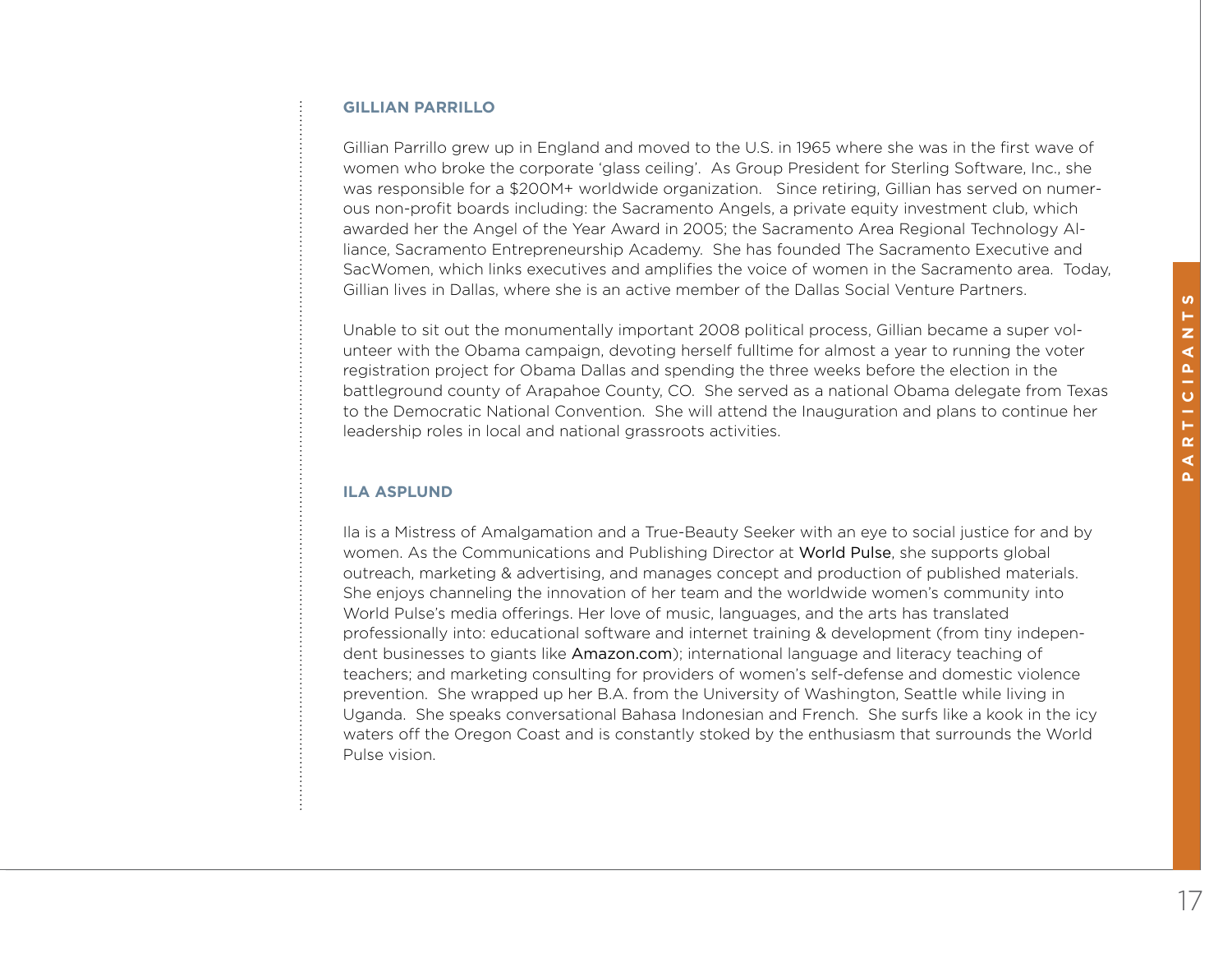#### **KATHRYN REED**

Kathryn Reed is a practicing obstetrician/gynecologist and Maternal Fetal Medicine subspecialist at the University of Arizona in Tucson Arizona. She is professor and head of the department, and teaches students and residents, does research, and cares for patients. One of her research interests is the health care of women - why it is the way it is, and how it can be improved so that all of us benefit

#### **BETH KLEIN**

I am a mother, wife, friend and lawyer. I am committed to the safety and well being of children, and most all of my work is dedicated to that end. I work on cutting edge of the law, and I have received a number of great honors because of the outcomes of my cases and my approaches. http://www.lawcolorado.net/about-us/biography.html I serve on the Board of the Somaly Mam Foundation http:// www.somaly.org/whoweare/board.php. I am grateful for everything that I have and can do.

#### **DANA FAWCETT**

Dana Fawcett is a change professional with over 20 years experience partnering with individuals, teams and organizations to facilitate well-being. Her work has traversed the private and public sectors through: the establishment of safe houses for homeless teens, counseling trauma survivors, managing educational services for a YWCA, developing wellness programs and organizational consulting and coaching. Recognized as a spirited, connective and compassionate facilitator, coach, teacher and therapist, Dana's portfolio career exemplifies that transformation is truly possible. Dana's current passions include developing a coaching model for global women leaders, raising her two wild and wonderful boys, organic gardening and exploring family travel that combines adventure and service.

#### **KELLEY BRUGGERE**

World Pulse Founding Backer, philanthropist, and world traveller from Oregon. (Complete bio to be provided electronically).

#### **MARIA BRUGGERE**

Maria grew up traveling with her family, and is inspired to go to new places around the globe. A sophomore at Oregon State University, majoring in New Media Communications, Maria works for the Barometer (campus newspaper) as a sports reporter. She aspires to work in journalism and the media someday. She has always dreamed of going to Cambodia and looks forward to gathering with such amazing women, including her Mother, Kelley Bruggere.